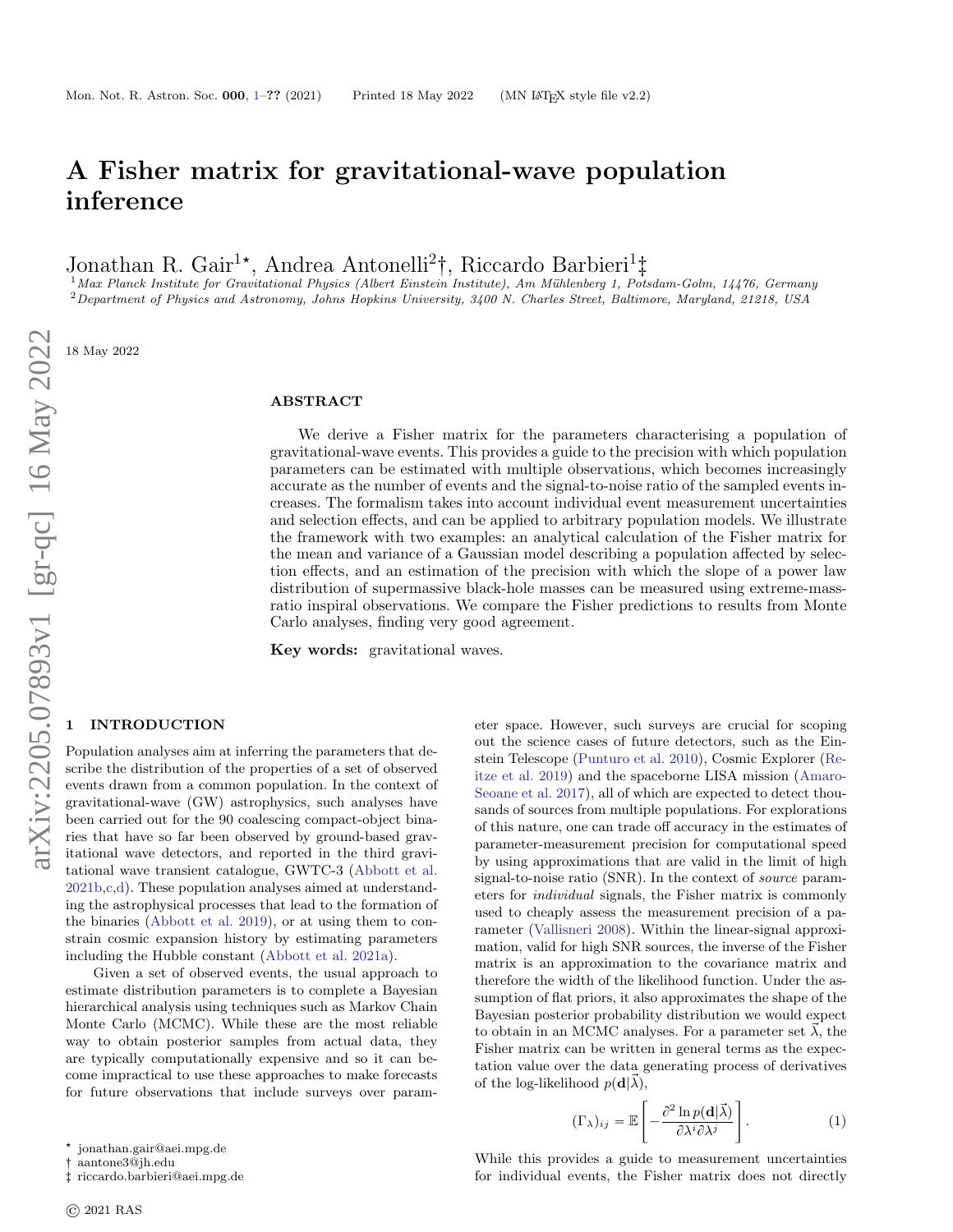provide an indication of how well the properties of the population can be inferred when those events are subsequently combined in a hierarchical model. In this paper we address this shortcoming by deriving a Fisher Matrix for the population parameters assuming Gaussian noise and using the likelihood for population inference in the presence of selection effects from [\(Mandel, Farr & Gair](#page-9-9) [2019\)](#page-9-9). The expression we obtain is valid for high SNRs and small biases in the individual events' parameters. We illustrate our formalism with two examples. First, we consider a "Gaussian-Gaussian" case, in which both noise and the data generation process are normally distributed, and check our expressions against the direct calculation of the Fisher matrix as an expectation value over data realizations. We also perform MCMC analyses with and without selection effects, as a cross-check to verify our results. Secondly, we consider the more astrophysically relevant case of a power-law distributed population (while still assuming Gaussian noise) and again validate our results against MCMC analyses with and without selection effects. We generally find an excellent agreement between the Fisher and MCMC estimates, while confirming results in [\(Gair, Tang & Volonteri](#page-9-10) [2010\)](#page-9-10) for the latter scenario.

The paper is organized as follows. In Section [2](#page-1-0) we describe our population Fisher Matrix formalism, highlighting the main assumptions and steps to obtain the result. A derivation of corrections to this formula and their scalings is found in Appendix [2.](#page-10-0) In Section [3,](#page-3-0) we consider the Gaussian population model, checking our formula against a direct calculation of the Fisher Matrix and an MCMC analysis. In section [4,](#page-6-0) we consider the case of inference of a power-law massive black hole mass distribution using extreme-mass-ratio inspiral (EMRI) observations, once again comparing the result against MCMC. Finally, in section [5](#page-7-0) we discuss our results and prospects for future work. The framework we develop here could be applied in a wide variety of contexts. The focus on gravitational wave detectors and the choice of the examples provided here are driven purely by the authors' areas of expertise. The results can be fully reproduced with codes made publicly available at <https://github.com/aantonelli94/PopFisher>.

## <span id="page-1-0"></span>2 THE FISHER MATRIX FOR POPULATION DISTRIBUTIONS

The standard model used to represent the data stream, d, of a gravitational wave detector is as a linear combination of a signal,  $\mathbf{h}(\vec{\theta})$ , dependent on some parameters  $\vec{\theta}$ , and noise, n, that is usually assumed to be a realisation of a stationary and Gaussian stochastic process described by a power spectral density  $S_h(f)$ ,

$$
\mathbf{d} = \mathbf{h}(\vec{\theta}) + \mathbf{n}, \qquad \langle \tilde{n}^*(f) \tilde{n}(f') \rangle = S_h(f) \delta(f - f'). \tag{2}
$$

In this model the likelihood is

$$
p(\mathbf{d}|\vec{\theta}) \propto \exp\left[-\frac{1}{2}\left(\mathbf{d} - \mathbf{h}(\vec{\theta})|\mathbf{d} - \mathbf{h}(\vec{\theta})\right)\right],
$$
  
where  $(\mathbf{a}|\mathbf{b}) = 4\text{Re}\int_0^\infty \frac{\tilde{a}^*(f)\tilde{b}(f)}{S_h(f)} df.$  (3)

To understand the precision with which gravitational wave observations can determine the parameters of a source, it is common to compute the Fisher information matrix, defined by «  $\overline{a}$ 

<span id="page-1-2"></span>
$$
(\Gamma_{\theta})_{ij} = \mathbb{E}\left[\frac{\partial \ln p(\mathbf{d}|\vec{\theta})}{\partial \theta^{i}} \frac{\partial \ln p(\mathbf{d}|\vec{\theta})}{\partial \theta^{j}}\right],
$$
 (4)

where the expectation value is taken over realizations of the data drawn from the data generating process, d. For the gravitational wave detector likelihood in Eq. [\(3\)](#page-1-1), the Fisher information matrix can be seen to reduce to

<span id="page-1-3"></span>
$$
(\Gamma_{\theta})_{ij} = \left(\frac{\partial \mathbf{h}}{\partial \theta^{i}} \middle| \frac{\partial \mathbf{h}}{\partial \theta^{j}}\right),\tag{5}
$$

where we are using the inner product introduced in Eq. [\(3\)](#page-1-1). The Fisher matrix provides a leading order approximation to the shape of the likelihood and hence also the Bayesian posterior when using priors that are approximately flat over the support of the likelihood. It becomes an increasingly good guide to the precision of parameter estimation as the SNR with which the source is observed increases.

In population inference, we are no longer primarily interested in the parameters of the individual events, but in the parameters that characterise the population from which the individual events are drawn. We assume that we have some population model,  $p(\vec{\theta}|\vec{\lambda})$ , that describes the probability distribution of the parameters,  $\vec{\theta}$ , of individual events drawn randomly from a population characterised by parameters,  $\vec{\lambda}$ . We want to infer the parameters of the population by combining the information from many observed events. For a given choice of population parameters, the distribution of observed datasets is characterised by

<span id="page-1-5"></span><span id="page-1-4"></span>
$$
p(\mathbf{d}|\vec{\lambda}) = \frac{p_{\text{full}}(\mathbf{d}|\vec{\lambda})}{p_{\text{det}}(\vec{\lambda})}
$$
(6)  
where  $p_{\text{full}}(\mathbf{d}|\vec{\lambda}) = \int p(\mathbf{d}|\vec{\theta})p(\vec{\theta}|\vec{\lambda}) d\vec{\theta}$   

$$
p_{\text{det}}(\vec{\lambda}) = \int p_{\text{det}}(\vec{\theta})p(\vec{\theta}|\vec{\lambda}) d\vec{\theta}
$$
  

$$
p_{\text{det}}(\vec{\theta}) = \int_{\mathbf{d} > \text{thresh}} p(\mathbf{d}|\vec{\theta}) d\mathbf{d}.
$$
(7)

This expression accounts for the fact that not all events that occur in the Universe are detected. Detection is a property of the observed data, d, and the last integral is over all data sets that would pass the threshold to be counted as a detected event and hence included in the population inference. The normalisation term,  $p_{\det}(\vec{\lambda})$ , depends only on the population parameters and represents the fraction of events in the Universe that are detectable. We refer the reader to [\(Man](#page-9-9)[del, Farr & Gair](#page-9-9) [2019\)](#page-9-9) for further details. This form of the likelihood assumes that the number of events observed in a fixed time period does not convey any information about the population parameters. However, the precision with which the population parameters are estimated asymptotically is independent of that assumption. This is discussed in more detail in Appendix [1.](#page-9-11)

<span id="page-1-1"></span>Equation  $(1)$  is the equivalent of Eq.  $(4)$  for this population likelihood, and so it should give a guide to the precision with which the population parameters can be measured. Note that the two forms of the expression are slightly different, but it is straightforward to show that the two results are equivalent by integrating by parts and using conservation of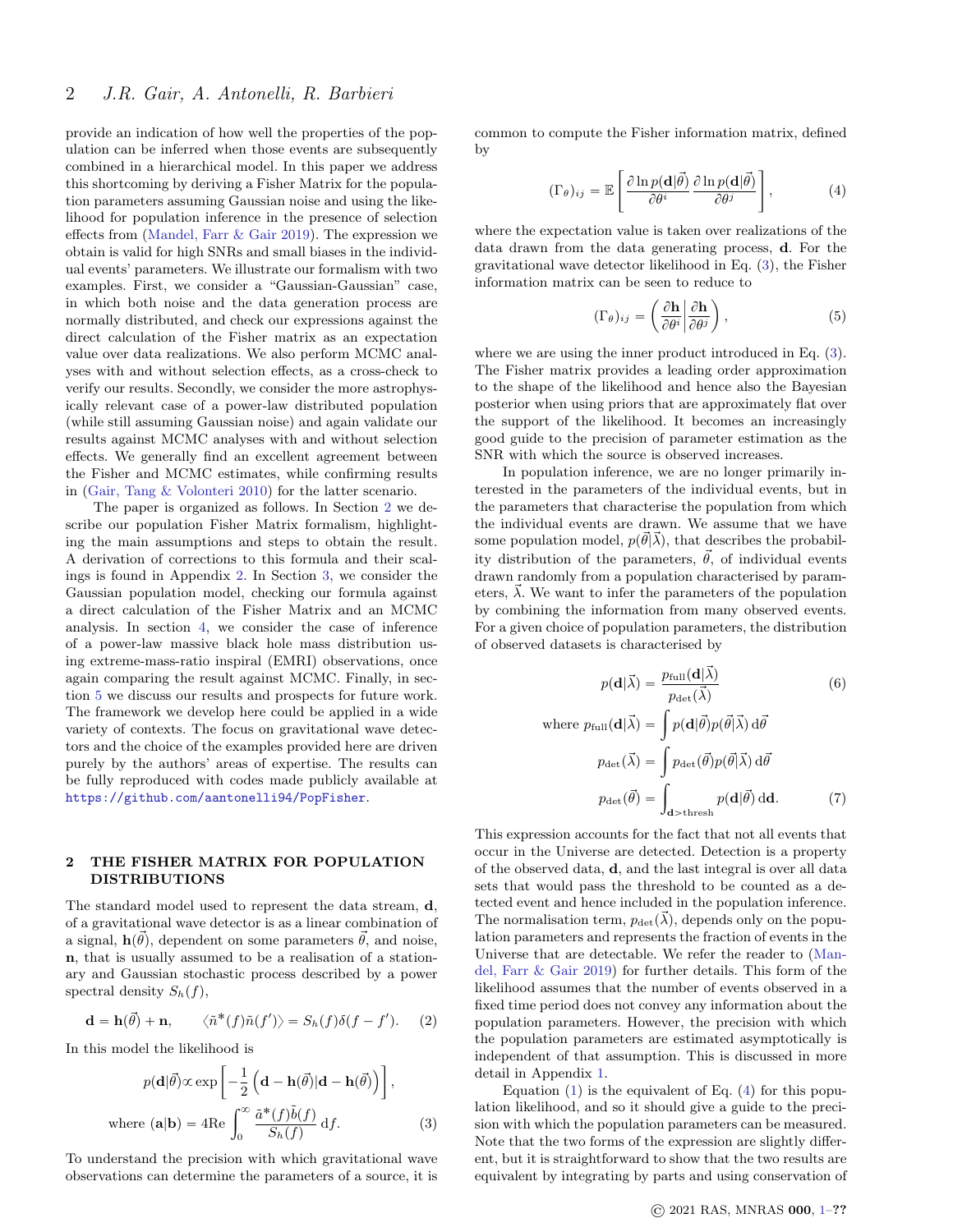probability. This will be a good guide for a "high signal-tonoise ratio", which for populations means a large number of observed events. The fact that Eq.  $(1)$  is a good approximation to the precision of population inference can be seen as follows. In a general population inference problem, we have observed a set of events, indexed by  $i$ , with corresponding datasets  $\{d_i\}$ . The posterior distribution on the population parameters from this set of events can be found from Bayes' theorem and takes the form

<span id="page-2-3"></span>
$$
p(\vec{\lambda} | \{ \mathbf{d}_i \}) \propto \pi(\vec{\lambda}) \prod_{i=1}^n p(\mathbf{d}_i | \vec{\lambda})
$$
 (8)

where *n* is the total number of events observed,  $\pi(\vec{\lambda})$  is the prior on the population parameters and  $p(\mathbf{d}_i|\vec{\lambda})$  is the likelihood of the population parameters  $\vec{\lambda}$  for dataset  $\mathbf{d}_i$ . The log-posterior is

$$
\ln p(\vec{\lambda} | \{ \mathbf{d}_i \}) \propto \ln \pi(\vec{\lambda}) + \sum_{i=1}^n \ln p(\mathbf{d}_i | \vec{\lambda}). \tag{9}
$$

The latter quantity is a sum of independent random variables (assuming that all observations are independent). In the limit that  $n \to \infty$  we can use the central limit theorem to deduce

$$
\frac{1}{n}\sum_{i=1}^{n}\ln p(\mathbf{d}_{i}|\vec{\lambda}) \sim N\left(\mu(\vec{\lambda}|\vec{\lambda}_{t}), \frac{\sigma^{2}(\vec{\lambda}|\vec{\lambda}_{t})}{n}\right) \tag{10}
$$

where

$$
\mu(\vec{\lambda}|\vec{\lambda}_t) = \mathbb{E}\left[\ln p(\mathbf{d}|\vec{\lambda})\right], \quad \sigma^2(\vec{\lambda}|\vec{\lambda}_t) = \mathbb{E}\left[\left(\ln p(\mathbf{d}|\vec{\lambda}) - \mu\right)^2\right]
$$
(11)

and the expectation value is taken over the data generating process, which we assume to be consistent with the likelihood we are using, evaluated for the true values of the population parameters  $\lambda_t$ . Since

$$
\frac{\partial \mu}{\partial \lambda^i} = \int p(\mathbf{d}|\vec{\lambda}_t) \frac{1}{p(\mathbf{d}|\vec{\lambda})} \frac{\partial p(\mathbf{d}|\vec{\lambda})}{\partial \lambda^i} d\mathbf{d}
$$
  
\n
$$
\Rightarrow \frac{\partial \mu}{\partial \lambda^i} \frac{1}{\vec{\lambda} = \vec{\lambda}_t} = \int \frac{\partial p(\mathbf{d}|\vec{\lambda})}{\partial \lambda^i} d\mathbf{d} = \frac{\partial}{\partial \lambda^i} \int p(\mathbf{d}|\vec{\lambda}) d\mathbf{d}
$$
  
\n
$$
= \frac{\partial}{\partial \lambda^i} (1) = 0,
$$
 (12)

we deduce that the population likelihood is peaked at the true parameters asymptotically (this is not true on average for a finite number of observations, as discussed in Appendix [2\)](#page-10-0). Note that this happens by virtue of the assumed consistency between the likelihood and the data-generating process, and would not be the case if the likelihood was only an approximation to the true population. As  $n \to \infty$ the log-posterior converges to the function  $n\mu(\vec{\lambda})$ , and so the posterior becomes increasingly concentrated around  $\vec{\lambda}_t$ . Expanding the function  $\mu(\vec{\lambda}|\vec{\lambda}_t)$  near  $\vec{\lambda}_t$  we have

$$
\mu(\vec{\lambda}|\vec{\lambda}_t) = \mu\left(\vec{\lambda}_t|\vec{\lambda}_t\right) \n+ \frac{1}{2}\left(\frac{\mathrm{d}^2\mu}{\mathrm{d}\lambda^i\mathrm{d}\lambda^j}\right)_{\vec{\lambda}_t} (\lambda^i - \lambda_t^i)(\lambda^j - \lambda_t^j) + \cdots.
$$
\n(13)

We deduce that the asymptotic covariance matrix is  $\Gamma_{\lambda}^{-1}/n$ , where « for the state of the state of the state of the state of the state of the state of the state of the state of th

$$
(\Gamma_{\lambda})_{ij} = -\left(\frac{\mathrm{d}^2 \mu}{\mathrm{d}\lambda^i \mathrm{d}\lambda^j}\right)_{\vec{\lambda}_t} = \mathbb{E}\left[-\frac{\partial^2 \ln p(\mathbf{d}|\vec{\lambda})}{\partial \lambda^i \partial \lambda^j}\right].
$$
 (14)

In the last equality, we use Eq. [\(12\)](#page-2-0). This justifies the use of Eq. [\(1\)](#page-0-1) to characterise the precision of parameter estimation in the limit  $n \to \infty$ . It becomes increasingly reliable as  $n \to$  $\infty$ , as corrections to this formula scale like  $n^{-\frac{1}{2}}$  relative to leading order. This is justified in more detail in Appendix [2.](#page-10-0)

This result can be evaluated at various levels of approximation. The full asymptotic posterior is described by the function  $\mu(\vec{\lambda}|\vec{\lambda}_t)$ , which can be evaluated through Monte Carlo integration. This is computationally expensive as it requires evaluation over different choices of  $\vec{\lambda}$  and  $\vec{\lambda}_t$ . The next level of approximation is to evaluate Eq. [\(1\)](#page-0-1) directly. This makes a linear signal approximation in the population parameters, but no approximation to the evaluation of  $p(\mathbf{d}|\vec{\lambda})$ . This is less complex because evaluation is only needed in the vicinity of  $\vec{\lambda}_t$ . A final level of approximation is to simplify  $p(\mathbf{d}|\vec{\lambda})$  by using the linear signal approximation for the individual event parameters as well. This is the approach we will now describe.

We consider a single observation of a source with parameters  $\vec{\theta}_0$ , and data  $\mathbf{d} = \mathbf{h}(\vec{\theta}_0) + \mathbf{n}$ . Taking the expectation value over the true data distribution then reduces to taking the expectation value over the distribution of the noise n and the distribution of the parameters  $\vec{\theta}_0$ , which is  $p(\vec{\theta}_0|\vec{\lambda}_t)$ . Under the linear signal approximation we expand

$$
\mathbf{h}(\vec{\theta}) = \mathbf{h}(\vec{\theta}_0) + \frac{\partial \mathbf{h}}{\partial \theta^i} \Delta \theta^i
$$
 (15)

where  $\Delta \theta^i = \theta^i - \theta_0^i$ . The gravitational wave likelihood can

then be written  
\n
$$
\tilde{p}(\{\mathbf{d}\}|\vec{\theta}) \propto \exp\left[-\frac{1}{2}(\mathbf{d} - \mathbf{h}(\vec{\theta})|\mathbf{d} - \mathbf{h}(\vec{\theta}))\right]
$$
\n
$$
\approx \exp\left[-\frac{1}{2}(\mathbf{n}|\mathbf{n}) + N_i\Delta\theta^i - \frac{1}{2}(\Gamma_{\theta})_{ij}\Delta\theta^i\Delta\theta^j\right]
$$
\nwhere  $N_i = \left(\frac{\partial \mathbf{h}}{\partial \theta^i}|\mathbf{n}\right)$  (16)

and  $(\Gamma_{\theta})_{ij}$  is the single source Fisher matrix defined in Eq. [\(5\)](#page-1-3). We similarly expand the source prior term

<span id="page-2-2"></span>
$$
\ln p(\vec{\theta}|\vec{\lambda}) = \ln p(\vec{\theta}_0|\vec{\lambda}) + P_i \Delta \theta^i - \frac{1}{2} H_{ij} \Delta \theta^i \Delta \theta^j + \cdots
$$
  
where  $P_i = \frac{\partial \ln p(\vec{\theta}|\vec{\lambda})}{\partial \theta^i}, \qquad H_{ij} = -\frac{\partial^2 \ln p(\vec{\theta}|\vec{\lambda})}{\partial \theta^i \partial \theta^j},$  (17)

<span id="page-2-0"></span>in which the derivatives are evaluated at the parameter space point  $\theta_0$ . Substituting the preceding two expressions into Eq. [7](#page-1-4) and integrating over  $\vec{\theta}$ , which is equivalent to integrating over  $\Delta\vec{\theta}$  in the linear signal approximation, we obtain

$$
\tilde{p}(\{\mathbf{d}\}|\vec{\lambda}) \approx \frac{\exp[-(\mathbf{n}|\mathbf{n})/2]}{p_{\text{det}}(\vec{\lambda})} \int d\Delta \vec{\theta} \Big[ p(\vec{\theta_0}|\vec{\lambda})
$$
\n
$$
\exp\left\{-\frac{1}{2}(\Gamma_{ij} + H_{ij})(\Delta \theta^i - \Delta \theta_{\text{bf}}^i)(\Delta \theta^j - \Delta \theta_{\text{bf}}^j)
$$
\n
$$
+\frac{1}{2}(N_i + P_i)(\Gamma + H)_{ij}^{-1}(N_j + P_j)\right\}\Big]
$$
\n
$$
= (2\pi)^{N/2} \frac{p(\vec{\theta_0}|\vec{\lambda}) \exp[-(\mathbf{n}|\mathbf{n})/2]}{p_{\text{det}}(\vec{\lambda})\sqrt{\det(\Gamma + H)}}
$$
\n
$$
\times \exp\left[\frac{1}{2}(N_i + P_i)(\Gamma + H)_{ij}^{-1}(N_j + P_j)\right],
$$
\n(18)

where we have written

<span id="page-2-1"></span>
$$
\Delta \theta_{\rm bf}^i = (\Gamma + H)_{ik}^{-1} (N_k + P_k).
$$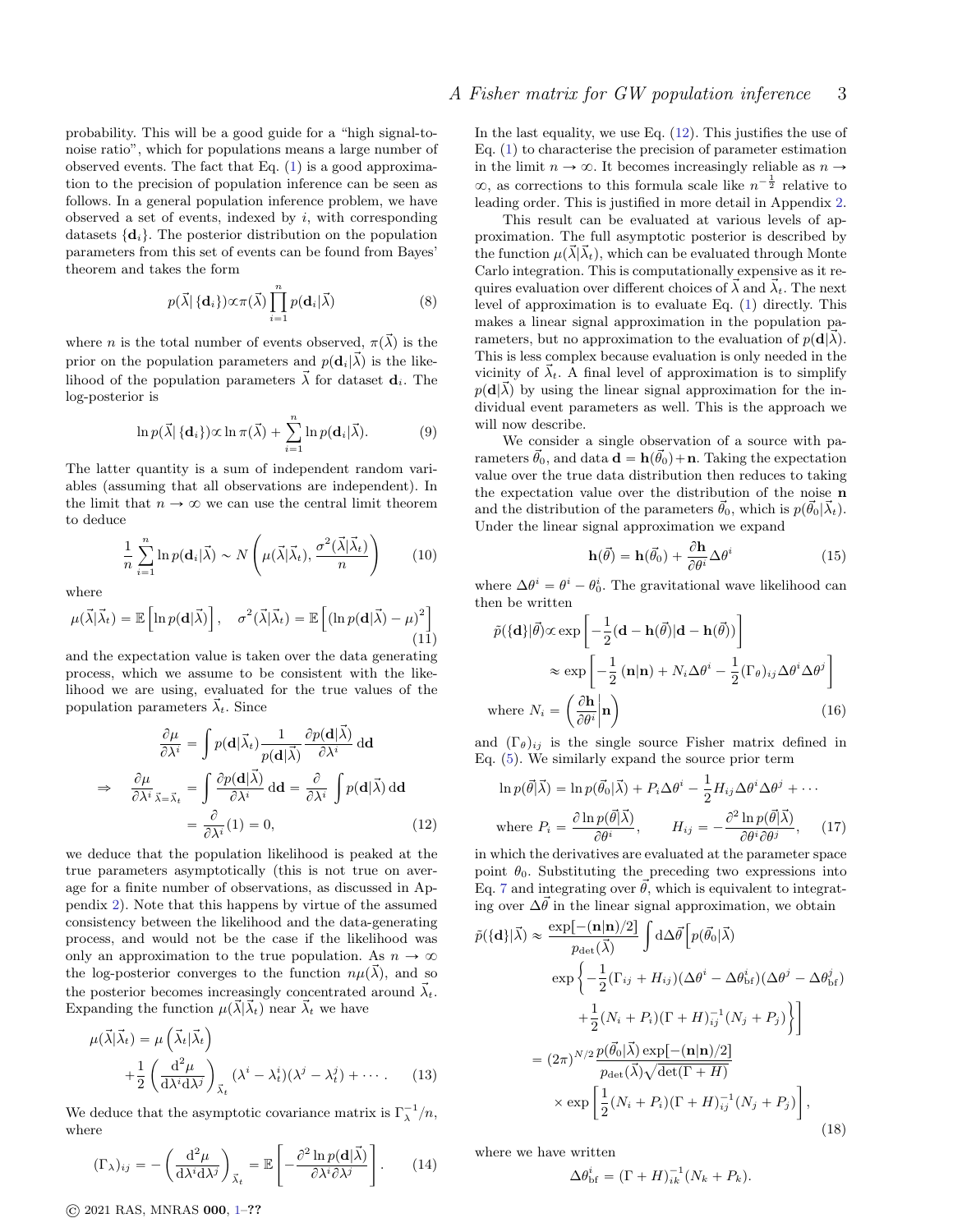This is the point at which the likelihood is maximized and hence is the "best-fit" point in parameter space. We can now evaluate the population Fisher matrix using the expression

$$
-(\Gamma_{\lambda})_{ij} = \int \left( \frac{\partial^2 \ln p(\mathbf{d}|\vec{\lambda})}{\partial \lambda^i \partial \lambda^j} \right)_{\vec{\lambda}_t} p(\mathbf{d}|\vec{\lambda}_t) d\mathbf{d}
$$

$$
= \int \int \left( \frac{\partial^2 \ln p(\mathbf{d}|\vec{\lambda})}{\partial \lambda^i \partial \lambda^j} \right)_{\vec{\lambda}_t} p(\vec{\theta}_0|\vec{\lambda}_t) p(\mathbf{n}|\vec{\theta}_0) d\mathbf{n} d\vec{\theta}_0.
$$
(19)

In the above the integral over the noise distribution is conditioned on  $\vec{\theta}_0$  because of selection effects. This integral is over all noise realisations that ensure  $\mathbf{d} = \mathbf{h}(\vec{\theta}_0) + \mathbf{n}$  is above the detection threshold. Substituting Eq. [\(18\)](#page-2-1) into the above we obtain a sequence of terms. To simplify these we carry out the integral over the noise,  $n$ . The only terms in Eq.  $(18)$ that depend on **n** are  $N_i$  and the prefactor  $\exp[-(\mathbf{n}|\mathbf{n})/2]$ . The latter enters  $\ln \tilde{p}$  additively and has no dependence on the population parameters, so it does not contribute to the final result. The former term also has no explicit dependence on the population parameters, but it appears multiplied by terms that do. There are thus three distinct types of term that appear in the argument of the integral - terms that have no explicit dependence on **n**, terms that are linear in  $N_i$  and terms that are quadratic in  $N_i$ . We define these integrals as follows

$$
p_{\det}(\vec{\theta}_0) = \int p(\mathbf{n}|\vec{\theta}_0) d\mathbf{n}
$$
  
\n
$$
D_i \equiv \int (\mathbf{n} \left| \frac{\partial \mathbf{h}}{\partial \theta^i} \right) p(\mathbf{n}) d\mathbf{n} = \frac{\partial p_{\det}(\vec{\theta}_0)}{\partial \theta^i},
$$
  
\n
$$
D_{ij} \equiv \int (\mathbf{n} \left| \frac{\partial \mathbf{h}}{\partial \theta^i} \right) (\mathbf{n} \left| \frac{\partial \mathbf{h}}{\partial \theta^j} \right) p(\mathbf{n}) d\mathbf{n}.
$$
 (20)

Using these expressions to carry out the integrals over n, we obtain the final result

$$
-(\Gamma_{\lambda})_{ij} \equiv (\Gamma_{\text{I}})_{ij} + (\Gamma_{\text{II}})_{ij} + (\Gamma_{\text{III}})_{ij} + (\Gamma_{\text{IV}})_{ij} + (\Gamma_{\text{V}})_{ij},
$$
\n(21)

with

$$
(\Gamma_{I})_{ij} = \int \frac{\partial^{2} \ln(p(\vec{\theta}_{0}|\vec{\lambda})/p_{\text{det}}(\vec{\lambda}))}{\partial \lambda^{i} \partial \lambda^{j}} \frac{p_{\text{det}}(\vec{\theta}_{0})}{p_{\text{det}}(\vec{\lambda})} p(\vec{\theta}_{0}|\vec{\lambda}) d\vec{\theta}_{0},
$$
  
\n
$$
(\Gamma_{II})_{ij} = -\frac{1}{2} \int \frac{\partial^{2} \ln \det(\Gamma + H)}{\partial \lambda^{i} \partial \lambda^{j}} \frac{p_{\text{det}}(\vec{\theta}_{0})}{p_{\text{det}}(\vec{\lambda})} p(\vec{\theta}_{0}|\vec{\lambda}) d\vec{\theta}_{0},
$$
  
\n
$$
(\Gamma_{III})_{ij} = \frac{1}{2} \int \frac{\partial^{2}}{\partial \lambda^{i} \partial \lambda^{j}} \left[ (\Gamma + H)_{kl}^{-1} \right] D_{kl} \frac{p(\vec{\theta}_{0}|\vec{\lambda})}{p_{\text{det}}(\vec{\lambda})} d\vec{\theta}_{0},
$$
  
\n
$$
(\Gamma_{IV})_{ij} = \int \frac{\partial^{2}}{\partial \lambda^{i} \partial \lambda^{j}} \left[ P_{k}(\Gamma + H)_{kl}^{-1} \right] D_{l} \frac{p(\vec{\theta}_{0}|\vec{\lambda})}{p_{\text{det}}(\vec{\lambda})} d\vec{\theta}_{0},
$$
  
\n
$$
(\Gamma_{V})_{ij} = \frac{1}{2} \int \frac{\partial^{2}}{\partial \lambda^{i} \partial \lambda^{j}} \left[ P_{k}(\Gamma + H)_{kl}^{-1} P_{l} \right] \frac{p_{\text{det}}(\vec{\theta}_{0})}{p_{\text{det}}(\vec{\lambda})} p(\vec{\theta}_{0}|\vec{\lambda}) d\vec{\theta}_{0}.
$$

This is an approximate expression for the population Fisher matrix which can be used to estimate the precision with which observations will be able to determine the population parameters. In the next sections we will illustrate the use of this result for a few sample problems.

## <span id="page-3-0"></span>3 ILLUSTRATION I: A GAUSSIAN-GAUSSIAN **MODEL**

The first application of Eq.  $(21)$  we will consider is to a "Gaussian-Gaussian" model in which both observations and noise are normally distributed. We simplify the setting by assuming a waveform dependent on a single parameter  $\theta$ . The distribution of the parameter is

<span id="page-3-2"></span>
$$
p(\theta|\vec{\lambda}) = \mathcal{N}(\mu, \Sigma^2) = \frac{1}{\sqrt{2\pi\Sigma^2}} \exp\left[-\frac{(\theta - \mu)^2}{2\Sigma^2}\right],\qquad(22)
$$

with population parameters (henceforth, hyperparameters)  $\vec{\lambda} = {\mu, \Sigma^2}$ . Noise is also a Gaussian with zero mean and variance  $\sigma$ . Since the data stream is a sum of Gaussians, it is modelled by  $\mathcal{N}(\mu, \sigma^2 + \Sigma^2)$ , with mean and variance given by the sums of individual means and variances, 

$$
p(\mathbf{d}|\vec{\lambda}) = \frac{1}{\sqrt{2\pi(\sigma^2 + \Sigma^2)}} \exp\left[-\frac{(\mathbf{d} - \mu)^2}{2(\sigma^2 + \Sigma^2)}\right].
$$
 (23)

Given the implicit simple choice for the signals, the Fisher matrix of source parameters reduces to

<span id="page-3-6"></span><span id="page-3-4"></span>
$$
\Gamma_{\theta} = \left(\frac{\partial \mathbf{h}}{\partial \theta} \middle| \frac{\partial \mathbf{h}}{\partial \theta}\right) = \frac{1}{\sigma^2} \left|\frac{\partial \mathbf{h}}{\partial \theta}\right|^2 = \frac{1}{\sigma^2},\tag{24}
$$

while from Eq.  $(22)$  we have that P and H in  $(17)$  are

<span id="page-3-7"></span>
$$
P = -\frac{(\theta - \mu)}{\Sigma^2} \quad \text{and} \quad H = \frac{1}{\Sigma^2} \,. \tag{25}
$$

The example reported in this section does not have an immediate analogy in GW astrophysics, but it can be thought of as a more general application of the population Fisher matrix. The advantage of choosing such a simple setting is that the matrix entries can be directly integrated as expectation values over data realizations. In the presence of selection effects, the integrals to be solved are «  $f_{\rm eff}$ 

<span id="page-3-9"></span>
$$
(\Gamma_{\lambda})_{ij} = \mathbb{E}\left(-\frac{\partial^2}{\partial \lambda^i \partial \lambda^j} \left[\ln\left(\frac{p(\boldsymbol{d}|\theta,\vec{\lambda})}{p_{\text{det}}(\vec{\lambda})}\right)\right]\right)
$$

$$
= -\int_{d_{\text{th}}}^{\infty} \frac{\partial^2}{\partial \lambda^i \partial \lambda^j} \left[\ln\left(\frac{p(\boldsymbol{d}|\vec{\lambda})}{p_{\text{det}}(\vec{\lambda})}\right)\right] \frac{p(\boldsymbol{d}|\vec{\lambda})}{p_{\text{det}}(\vec{\lambda})} d\boldsymbol{d}.\quad(26)
$$

<span id="page-3-1"></span>We only select realizations of the data  $d > d_{\text{th}}$  that are above a certain threshold. The predictions for the various components of the population Fisher matrix are[1](#page-3-3)

$$
(\Gamma_{\lambda})_{\mu\mu} = \frac{\partial^2 \ln p_{\text{det}}(\vec{\lambda})}{\partial \mu^2} + \frac{1}{(\sigma^2 + \Sigma^2)},
$$
  
\n
$$
(\Gamma_{\lambda})_{\mu\Sigma^2} = \frac{\partial^2 \ln p_{\text{det}}(\vec{\lambda})}{\partial \mu \partial \Sigma^2} + \frac{1}{(\sigma^2 + \Sigma^2)} \frac{p(\boldsymbol{d}_{\text{th}}|\vec{\lambda})}{p_{\text{det}}(\vec{\lambda})},
$$
  
\n
$$
(\Gamma_{\lambda})_{\Sigma^2 \Sigma^2} = \frac{\partial^2 \ln p_{\text{det}}(\vec{\lambda})}{(\partial \Sigma^2)^2} + \frac{1}{2(\sigma^2 + \Sigma^2)^2} + \frac{(\boldsymbol{d}_{\text{th}} - \mu)}{(\sigma^2 + \Sigma^2)^2} \frac{p(\boldsymbol{d}_{\text{th}}|\vec{\lambda})}{p_{\text{det}}(\vec{\lambda})},
$$
\n(27)

<span id="page-3-3"></span><sup>1</sup> For the last integral, it is useful to notice that

$$
\int_{\mathbf{d}_{\mathrm{th}}}^{\infty} (\mathbf{d} - \mu)^2 p(\mathbf{d} | \vec{\lambda}) d\mathbf{d} = (\sigma^2 + \Sigma^2) \left[ 1 + (\mathbf{d}_{\mathrm{th}} - \mu) \frac{p(\mathbf{d}_{\mathrm{th}} | \vec{\lambda})}{p_{\mathrm{det}}(\vec{\lambda})} \right],
$$

which follows from  $(d - \mu)p(d|\vec{\lambda}) = -(\sigma^2 + \Sigma^2)\partial p(d|\vec{\lambda})/\partial d$ , integrating by parts, and using Eq.[\(28\)](#page-4-0).

<span id="page-3-8"></span><span id="page-3-5"></span>ff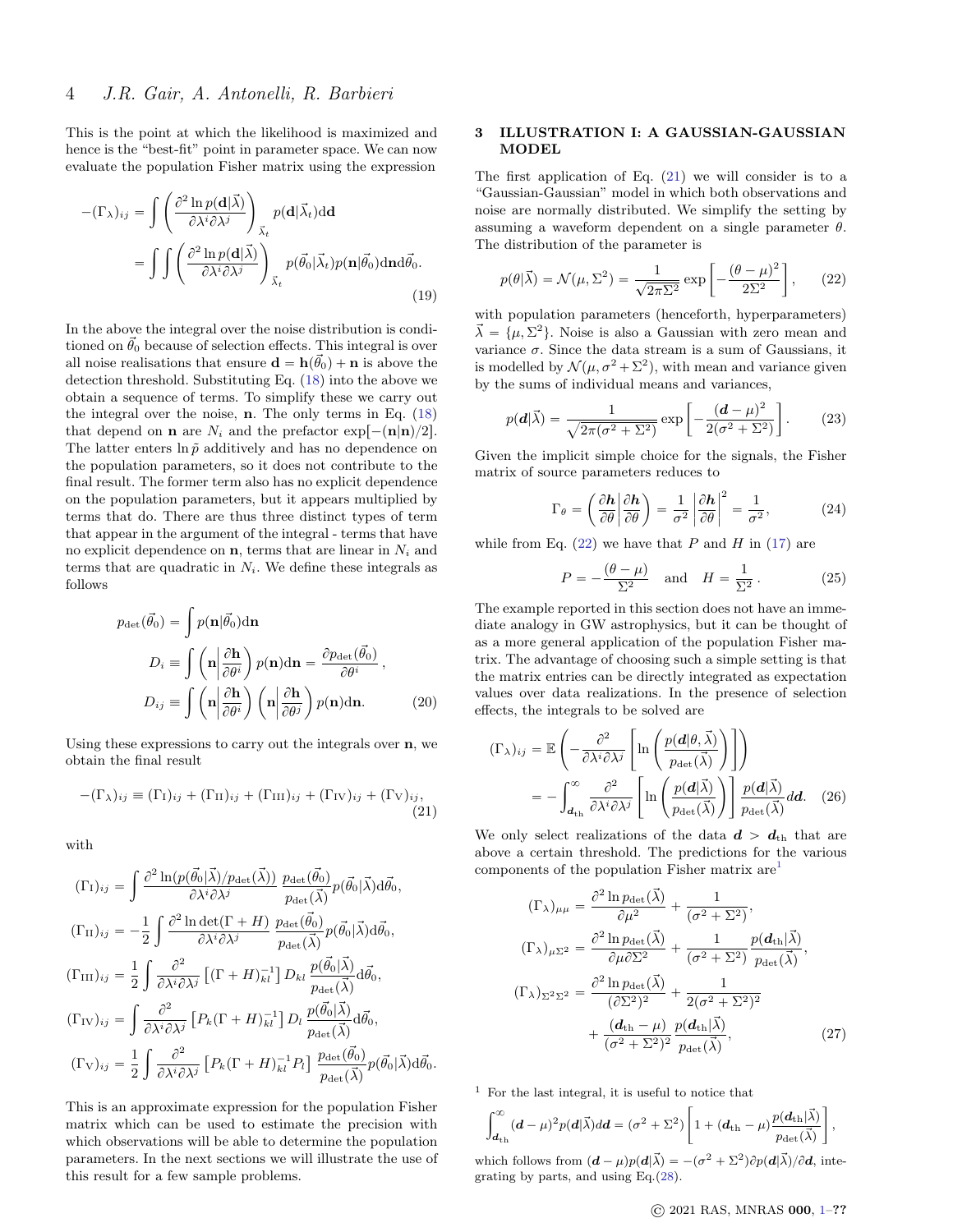where we have used Eqs. $(23)$ ,  $(26)$ , the fact that the integral is normalized through

<span id="page-4-0"></span>
$$
p_{\det}(\vec{\lambda}) = \int_{d_{\text{th}}}^{\infty} p(\mathbf{d}|\vec{\lambda}) d\mathbf{d} = \frac{1}{2} \text{erfc}\left(\frac{(\mathbf{d}_{\text{th}} - \mu)}{\sqrt{2(\sigma^2 + \Sigma^2)}}\right), \quad (28)
$$

and the definition

<span id="page-4-5"></span>
$$
p(\mathbf{d}_{\rm th}|\vec{\lambda}) \equiv \frac{1}{\sqrt{2\pi(\sigma^2 + \Sigma^2)}} \exp\left[-\frac{(\mathbf{d}_{\rm th} - \mu)^2}{2(\sigma^2 + \Sigma^2)}\right].
$$
 (29)

Finally, from Eq. [\(28\)](#page-4-0) it follows that

$$
\frac{\partial^2 \ln p_{\det}(\lambda)}{(\partial \mu)^2} = \left(\frac{\boldsymbol{d}_{\mathrm{th}} - \mu}{\sigma^2 + \Sigma^2}\right) \frac{p(\boldsymbol{d}_{\mathrm{th}}|\lambda)}{p_{\det}(\lambda)} - \frac{p(\boldsymbol{d}_{\mathrm{th}}|\lambda)^2}{p_{\det}(\lambda)^2},
$$
\n
$$
\frac{\partial^2 \ln p_{\det}(\lambda)}{\partial \mu \partial \Sigma^2} = \frac{p(\boldsymbol{d}_{\mathrm{th}}|\lambda)}{p_{\det}(\lambda)} \left[ \frac{(\boldsymbol{d}_{\mathrm{th}} - \mu)^2}{2(\sigma^2 + \Sigma^2)^2} - \frac{1}{2(\sigma^2 + \Sigma^2)} \right]
$$
\n
$$
- \frac{p(\boldsymbol{d}_{\mathrm{th}}|\lambda)^2}{2p_{\det}(\lambda)^2} \left( \frac{\boldsymbol{d}_{\mathrm{th}} - \mu}{\sigma^2 + \Sigma^2} \right),
$$
\n
$$
\frac{\partial^2 \ln p_{\det}(\lambda)}{(\partial \Sigma^2)^2} = \frac{p(\boldsymbol{d}_{\mathrm{th}}|\lambda)}{p_{\det}(\lambda)} \left[ \frac{(\boldsymbol{d}_{\mathrm{th}} - \mu)^3}{4(\sigma^2 + \Sigma^2)^3} - \frac{3(\boldsymbol{d}_{\mathrm{th}} - \mu)}{4(\sigma^2 + \Sigma^2)^2} \right]
$$
\n
$$
- \frac{p(\boldsymbol{d}_{\mathrm{th}}|\lambda)^2}{4p_{\det}(\lambda)^2} \left( \frac{\boldsymbol{d}_{\mathrm{th}} - \mu}{\sigma^2 + \Sigma^2} \right)^2. \tag{30}
$$

#### 3.1 Solution from the population Fisher matrix

While in this simple setting the direct evaluation of the Fisher Matrix as expectation value is much simpler, we wish to now evaluate it using Eq. [\(21\)](#page-3-1) as an important sanity check of that general formula. For  $(\Gamma_{\lambda})_{\mu\mu}$ , we notice that the  $(\Gamma_{II})_{\mu\mu}$ ,  $(\Gamma_{III})_{\mu\mu}$  and  $(\Gamma_{IV})_{\mu\mu}$  vanish. The second and third terms vanish because  $\Gamma + H$  does not depend on  $\mu$ , while the fourth term vanishes because  $P$  is only linear in  $\mu$  and two derivatives with respect to it are needed for  $(\Gamma_{\lambda})_{\mu\mu}$ . The only terms contributing are therefore  $(\Gamma_{\text{I}})_{\mu\mu}$  and  $(\Gamma_{\text{V}})_{\mu\mu}$ , which leads to

$$
(\Gamma_{\lambda})_{\mu\mu} = -\int \frac{\partial^2 \ln(p(\theta|\vec{\lambda})/p_{\text{det}}(\vec{\lambda})}{\partial \mu^2} \frac{p_{\text{det}}(\theta)}{p_{\text{det}}(\vec{\lambda})} p(\theta|\vec{\lambda}) d\theta
$$

$$
- \frac{1}{2} \int \frac{\partial^2}{\partial \mu^2} \left[ P^2 (\Gamma + H)^{-1} \right] \frac{p_{\text{det}}(\theta)}{p_{\text{det}}(\vec{\lambda})} p(\theta|\vec{\lambda}) d\theta
$$

$$
= \frac{\partial^2 \ln p_{\text{det}}(\vec{\lambda})}{\partial \mu^2} + \frac{1}{(\sigma^2 + \Sigma^2)}, \tag{31}
$$

where we have used P,  $\Gamma$  and H given in Eqs. [\(22\)](#page-3-2), [\(24\)](#page-3-6) and [\(25\)](#page-3-7), as well as the normalisation

<span id="page-4-1"></span>
$$
\int \frac{p_{\det}(\theta)}{p_{\det}(\vec{\lambda})} p(\theta | \vec{\lambda}) d\theta = 1.
$$
 (32)

The result matches the prediction of Eq.[\(27\)](#page-3-8) as expected.

In the case of  $(\Gamma_{\lambda})_{\mu\Sigma^2}$ , the second and third terms,  $(\Gamma_{II})_{\mu\Sigma^2}$  and  $(\Gamma_{III})_{\mu\Sigma^2}$ , vanish for the same reason as above, but now the fourth term  $(\Gamma_{IV})_{\mu\Sigma^2}$  does contribute. Overall we have that

$$
(\Gamma_{\lambda})_{\mu\Sigma^{2}} = -\int \frac{\partial^{2} \ln(p(\theta|\vec{\lambda})/p_{\text{det}}(\vec{\lambda})}{\partial \mu \partial \Sigma^{2}} \frac{p_{\text{det}}(\theta)}{p_{\text{det}}(\vec{\lambda})} p(\theta|\vec{\lambda}) d\theta - \int \frac{\partial^{2}}{\partial \mu \partial \Sigma^{2}} \left[ P(\Gamma + H)^{-1} \right] D_{l} \frac{p_{\text{det}}(\theta)}{p_{\text{det}}(\vec{\lambda})} p(\theta|\vec{\lambda}) d\theta - \frac{1}{2} \int \frac{\partial^{2}}{\partial \mu \partial \Sigma^{2}} \left[ P^{2}(\Gamma + H)^{-1} \right] \frac{p_{\text{det}}(\theta)}{p_{\text{det}}(\vec{\lambda})} p(\theta|\vec{\lambda}) d\theta = \frac{\partial^{2} \ln p_{\text{det}}(\vec{\lambda})}{\partial \mu \partial \Sigma^{2}} + \int \frac{(\theta - \mu)}{\Sigma^{4}} \frac{p_{\text{det}}(\theta)}{p_{\text{det}}(\vec{\lambda})} p(\theta|\vec{\lambda}) d\theta + \int \left[ \frac{\sigma^{2}}{(\sigma^{2} + \Sigma^{2})^{2}} \right] \frac{\partial p_{\text{det}}(\theta)}{\partial \theta} \frac{p(\theta|\vec{\lambda})}{p_{\text{det}}(\vec{\lambda})} d\theta - \frac{\sigma^{2}(\sigma^{2} + 2\Sigma^{2})}{\Sigma^{4}(\sigma^{2} + \Sigma^{2})^{2}} \frac{1}{p_{\text{det}}(\vec{\lambda})} \int (\theta - \mu) p_{\text{det}}(\theta) p(\theta|\vec{\lambda}) d\theta,
$$

where we have used the definition of  $D_i$  in Eq. [\(20\)](#page-3-9) and [\(32\)](#page-4-1). We also notice that, from the definition

$$
p_{\text{det}}(\theta) = \int_{d_{\text{th}}}^{\infty} p(\boldsymbol{d}|\theta) d\boldsymbol{d}
$$
(33)  

$$
= \int_{d_{\text{th}}}^{\infty} \frac{1}{\sqrt{2\pi\sigma^2}} \exp\left[-\frac{(\boldsymbol{d}-\theta)^2}{2\sigma^2}\right] d\boldsymbol{d} = \frac{1}{2} \text{erfc}\left(\frac{d_{\text{th}}-\theta}{\sqrt{2\sigma^2}}\right),
$$

it follows that

<span id="page-4-4"></span><span id="page-4-3"></span>
$$
\frac{\partial p_{\det}(\theta)}{\partial \theta} = \int_{d_{\text{th}}}^{\infty} \frac{(d - \theta)}{\sigma^2} p(\boldsymbol{d}|\theta) d\boldsymbol{d}
$$

$$
= \frac{1}{\sqrt{2\pi\sigma^2}} \exp\left[-\frac{(\boldsymbol{d}_{\text{th}} - \theta)^2}{2\sigma^2}\right] \equiv p(\boldsymbol{d}_{\text{th}}|\theta), \qquad (34)
$$

which can be rearranged to give

<span id="page-4-2"></span>
$$
\int (\theta - \mu) \frac{\partial p_{\text{det}}(\theta)}{\partial \theta} p(\theta | \vec{\lambda}) d\theta
$$
\n
$$
= \Sigma^2 \frac{\partial}{\partial \mu} \int p(\boldsymbol{d}_{\text{th}} | \theta) p(\theta | \vec{\lambda}) d\theta
$$
\n
$$
= \Sigma^2 \frac{\partial p(\boldsymbol{d}_{\text{th}} | \vec{\lambda})}{\partial \mu} = \frac{\Sigma^2}{(\sigma^2 + \Sigma^2)} (\boldsymbol{d}_{\text{th}} - \mu) p(\boldsymbol{d}_{\text{th}} | \vec{\lambda}).
$$
\n(35)

From Eq. [\(28\)](#page-4-0) it also follows that  $\partial p_{\det}(\vec{\lambda})/\partial \mu = p(\mathbf{d}_{\text{th}}|\vec{\lambda}).$ Using this constraint, and the fact that

$$
\frac{\partial p(\boldsymbol{d}_{\text{th}}|\vec{\lambda})}{\partial \mu} = \int \frac{\partial}{\partial \mu} \left[ p_{\text{det}}(\theta) p(\theta|\vec{\lambda}) \right] d\theta
$$

$$
= \frac{1}{\Sigma^2} \int (\theta - \mu) p_{\text{det}}(\theta) p(\theta|\vec{\lambda}) d\theta, \qquad (36)
$$

we immediately get

<span id="page-4-6"></span>
$$
\int (\theta - \mu) p_{\text{det}}(\theta) p(\theta | \vec{\lambda}) d\theta = \Sigma^2 p(\boldsymbol{d}_{\text{th}} | \vec{\lambda}), \qquad (37)
$$

and, together with [\(32\)](#page-4-1) and [\(35\)](#page-4-2), that

$$
(\Gamma_{\lambda})_{\mu\Sigma^2} = \frac{\partial^2 \ln p_{\det}(\vec{\lambda})}{\partial \mu \partial \Sigma^2} + \frac{1}{(\sigma^2 + \Sigma^2)} \frac{p(\boldsymbol{d}_{\mathrm{th}}|\vec{\lambda})}{p_{\det}(\vec{\lambda})}.
$$
 (38)

This agrees with Eq. [\(27\)](#page-3-8) as expected.

Finally, we consider the case of  $(\Gamma_{\lambda})_{\Sigma^2\Sigma^2}$ , in which no term in [\(21\)](#page-3-1) vanishes. The first term can be rearranged to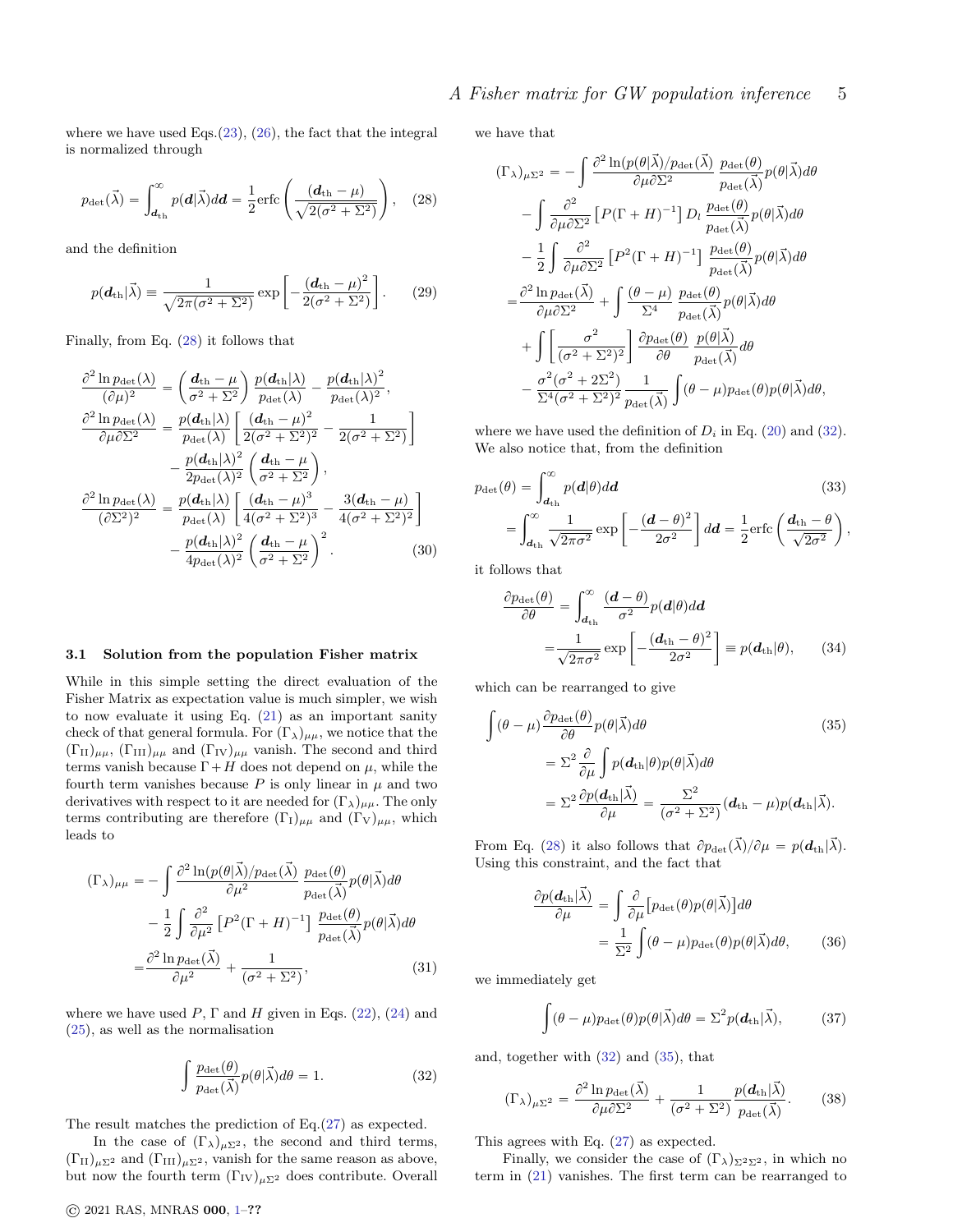$\text{give}^2$  $\text{give}^2$ 

$$
(\Gamma_{I})_{\Sigma^{2}\Sigma^{2}} = \frac{\partial^{2} \ln p_{\det}(\vec{\lambda})}{(\partial \Sigma^{2})^{2}} - \frac{1}{2\Sigma^{4}}
$$
(40)  
+ 
$$
\frac{1}{\Sigma^{6}} \int (\theta - \mu)^{2} \frac{p_{\det}(\theta)}{p_{\det}(\vec{\lambda})} p(\theta | \vec{\lambda}) d\theta
$$

$$
= \frac{\partial^{2} \ln p_{\det}(\vec{\lambda})}{(\partial \Sigma^{2})^{2}} + \frac{1}{2\Sigma^{4}} + \frac{(d_{\text{th}} - \mu)}{\Sigma^{2}(\sigma^{2} + \Sigma^{2})} \frac{p(d_{\text{th}} | \vec{\lambda})}{p_{\det}(\vec{\lambda})}.
$$

Using Eq. [\(32\)](#page-4-1), the second term  $(\Gamma_{II})_{\Sigma^2\Sigma^2}$  is easily found to be

$$
(\Gamma_{\text{II}})_{\Sigma^2 \Sigma^2} = \frac{\sigma^2}{2\Sigma^4} \frac{(\sigma^2 + 2\Sigma^2)}{(\sigma^2 + \Sigma^2)^2}.
$$
 (41)

The third term  $(\Gamma_{\text{III}})_{\Sigma^2\Sigma^2}$  contains  $D_{ij}$  from Eq.[\(20\)](#page-3-9), which can be rearranged to give 

$$
D_{\theta\theta} = \frac{1}{\sqrt{2\pi}\sigma^3} \int_{d_{\text{th}}}^{\infty} (\boldsymbol{d} - \theta)^2 \exp\left[ -\frac{(\boldsymbol{d} - \theta)^2}{2\sigma^2} \right] d\boldsymbol{d}
$$
  
= 
$$
\frac{(\boldsymbol{d}_{\text{th}} - \theta)}{\sqrt{2\pi}\sigma^3} \exp\left[ -\frac{(\boldsymbol{d}_{\text{th}} - \theta)^2}{2\sigma^2} \right] + \frac{1}{2\sigma^2} \text{erfc}\left( \frac{\boldsymbol{d}_{\text{th}} - \theta}{\sqrt{2\sigma^2}} \right).
$$

The complementary error function can be replaced by  $p_{\text{det}}(\theta)$  using [\(33\)](#page-4-3). With this in mind, we have

$$
(\Gamma_{\text{III}})_{\Sigma^2\Sigma^2} = \frac{\sigma^4}{(\sigma^2 + \Sigma^2)^4} (d_{\text{th}} - \mu) \frac{p(d_{\text{th}}|\vec{\lambda})}{p_{\text{det}}(\vec{\lambda})} + \frac{\sigma^2}{(\sigma^2 + \Sigma^2)^3}.
$$
\n(42)

The results follows from rearranging Eqs. [\(34\)](#page-4-4) and [\(29\)](#page-4-5) into

$$
\int (d_{\rm th} - \theta) \exp \left[ -\frac{(d_{\rm th} - \mu)^2}{2\sigma^2} \right] \frac{p(\theta | \vec{\lambda})}{p_{\rm det}(\vec{\lambda})} d\theta \n= -\sigma^3 \sqrt{2\pi} \int \frac{\partial p(d_{\rm th} | \theta)}{\partial d_{\rm th}} \frac{p(\theta | \vec{\lambda})}{p_{\rm det}(\vec{\lambda})} d\theta \n= -\frac{\sigma^3 \sqrt{2\pi}}{p_{\rm det}(\vec{\lambda})} \int \frac{\partial}{\partial d_{\rm th}} \left[ p(d_{\rm th} | \theta) p(\theta | \vec{\lambda}) \right] d\theta \n= \frac{\sigma^3 \sqrt{2\pi}}{(\sigma^2 + \Sigma^2)} (d_{\rm th} - \mu) \frac{p(d_{\rm th} | \vec{\lambda})}{p_{\rm det}(\vec{\lambda})}.
$$

The fourth term  $(\Gamma_{IV})_{\Sigma^2\Sigma^2}$  is found using [\(37\)](#page-4-6), and reads

$$
(\Gamma_{\rm IV})_{\Sigma^2 \Sigma^2} - \int \frac{\partial^2}{(\partial \Sigma^2)^2} \left[ P(\Gamma + H)^{-1} \right] D_\theta \frac{p_{\rm det}(\theta)}{p_{\rm det}(\vec{\lambda})} p(\theta | \vec{\lambda}) d\theta
$$
  
= 
$$
\frac{2\sigma^2 \Sigma^2}{(\sigma^2 + \Sigma^2)^4} (\mathbf{d}_{\rm th} - \mu) \frac{p(\mathbf{d}_{\rm th} | \vec{\lambda})}{p_{\rm det}(\vec{\lambda})}.
$$
(43)

Finally, the final term  $(\Gamma_V)_{\Sigma^2\Sigma^2}$  is found through [\(39\)](#page-5-1) to be

$$
(\Gamma_V)_{\Sigma^2\Sigma^2} = -\frac{1}{2} \int \frac{\partial^2}{(\partial \Sigma^2)^2} \left[ P^2 (\Gamma + H)^{-1} \right] \frac{p_{\det}(\theta)}{p_{\det}(\vec{\lambda})} p(\theta | \vec{\lambda}) d\theta
$$
  

$$
= -\frac{\sigma^2}{\Sigma^4} \frac{(\sigma^4 + 3\sigma^2 + \Sigma^2 + 3\Sigma^4)}{(\sigma^2 + \Sigma^2)^3}
$$
  

$$
\left[ 1 + \frac{\Sigma^2}{(\sigma^2 + \Sigma^2)} (d_{\text{th}} - \mu) \frac{p(d_{\text{th}} | \vec{\lambda})}{p_{\det}(\vec{\lambda})} \right].
$$
 (44)

<span id="page-5-0"></span><sup>2</sup> The integral over  $\theta$  can be evaluated by parts to obtain

$$
\int (\theta - \mu)^2 \frac{p_{\det}(\theta)}{p_{\det}(\vec{\lambda})} p(\theta | \vec{\lambda}) d\theta = \Sigma^2 + \frac{(d_{\text{th}} - \mu) \Sigma^4}{(\sigma^2 + \Sigma^2)} \frac{p(d_{\text{th}} | \vec{\lambda})}{p_{\det}(\vec{\lambda})},
$$
(39)

using [\(28\)](#page-4-0) and [\(37\)](#page-4-6) with vanishing boundary terms.

<span id="page-5-4"></span><span id="page-5-2"></span>

Figure 1. Normally-distributed data with (red) and without (black) selection effects.

Adding up  $(40)$  to  $(44)$ , we find

$$
\Gamma_{\Sigma^2\Sigma^2} = \frac{\partial^2 \ln p_{\det}(\vec{\lambda})}{(\partial \Sigma^2)^2} + \frac{1}{2(\sigma^2 + \Sigma^2)^2} + \frac{(d_{\th} - \mu)}{(\sigma^2 + \Sigma^2)^2} \frac{p(d_{\th}|\vec{\lambda})}{p_{\det}(\vec{\lambda})},
$$
\n(45)

which matches [\(27\)](#page-3-8) as expected. This concludes the analytic check. Equation [\(21\)](#page-3-1) can be used to reproduce the predictions [\(27\)](#page-3-8) obtained from the more general definition of the Fisher matrix as an expectation value over data realizations.

## 3.2 MCMC analysis

The Fisher predictions for the Gaussian-Gaussian model can be compared with MCMC simulations as a further check of the formalism. While this example is arguably textbook material, see for instance Sec. (6) in [\(Vitale et al.](#page-9-12) [2020\)](#page-9-12), we report a few details below for completeness. The results of the present section can be fully reproduced with the codes accompanying the present paper. We simulate synthetic data including  $N_{\text{tot}} = 10^5$  observations from the ob-servation model [\(23\)](#page-3-4), choosing true mean  $\mu_{tr} = 0.5$ , true variance  $\Sigma_{\text{tr}}^2 = 1.0$  and noise variance  $\sigma = 0.1$ . The latter two indicate that each event is taken with a high SNR. We then apply an arbitrary cutoff, imposing that only positive data are observed. That is,  $d_{\text{th}} = 0$ , resulting in around  $N_{\text{det}} \sim 70000$  detected events. Figure [1](#page-5-4) shows the total (black) and detected (red) populations under our specified assumptions. We perform the MCMC analyses in both cases in which we do and do not have selection effects using emcee [\(Foreman-Mackey et al.](#page-9-13) [2013\)](#page-9-13). As log-likelihood, we take the sum of individual log-likelihoods,

$$
\log p(d|\lambda) = -N \log p_{\det}(\lambda) + \sum_{i}^{N} \log p(d_i|\lambda), \tag{46}
$$

<span id="page-5-3"></span>where  $N = N_{\text{tot}}$  in the case in which we do not include selection effects, and  $N = N_{\text{det}}$  in the case in which we do. We choose flat hyperpriors over a very broad range that includes the true values. The selection function is defined and integrated as in Eq. [\(28\)](#page-4-0), and is nontrivial only in the latter case. The MCMC posteriors for  $\mu$  and  $\Sigma^2$ , in both the cases considered, can be found in Fig. [2.](#page-6-1)

<span id="page-5-1"></span>We can then compare the predictions from the population Fisher matrix with what we obtain numerically. To this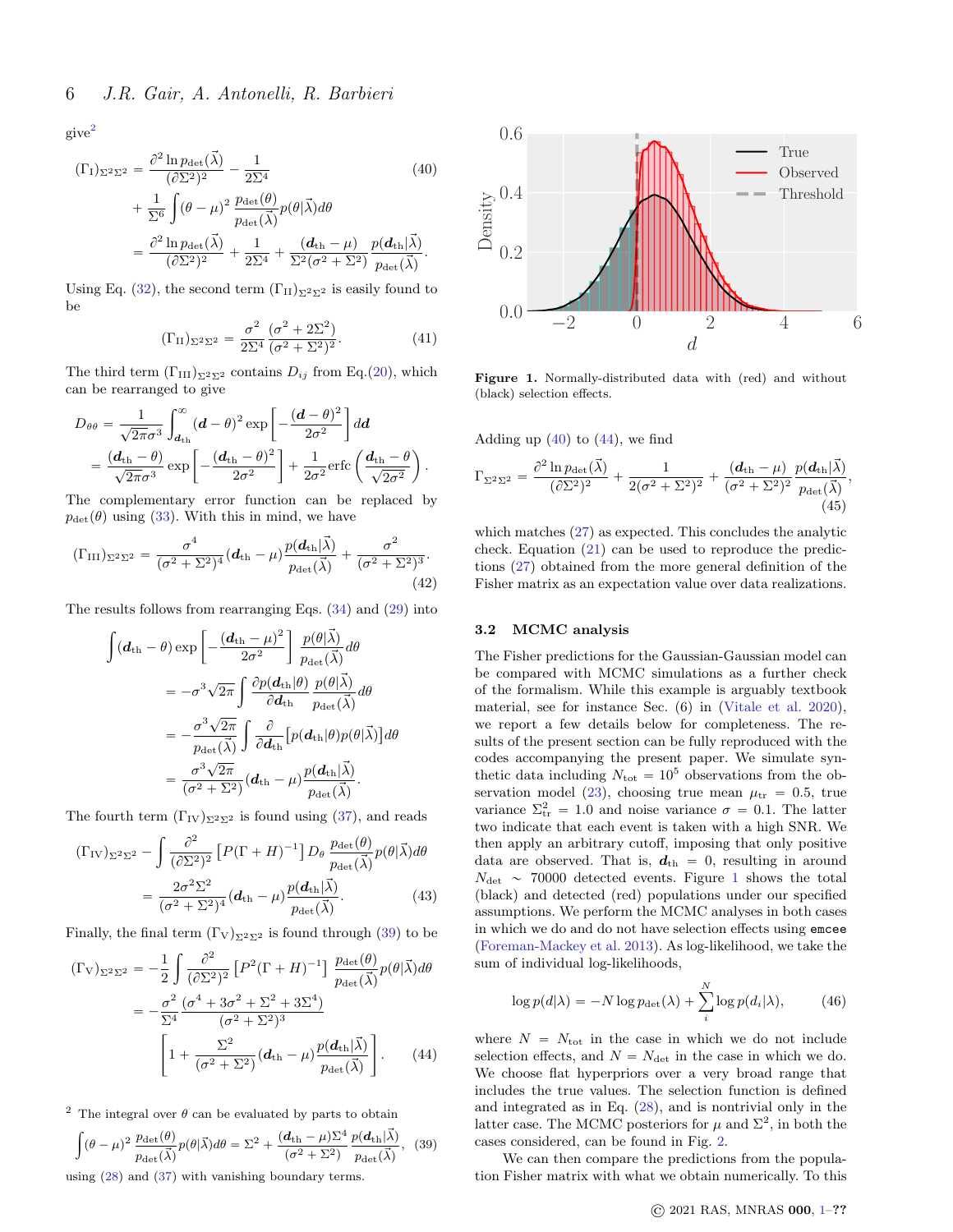<span id="page-6-1"></span>

Figure 2. Fisher and MCMC predictions for the toy Gaussian case with (red) and without (black) selection effects.

end, we invert the matrix

<span id="page-6-3"></span>
$$
(\Gamma_{\lambda})_{ij} = \begin{pmatrix} \Gamma_{\mu\mu} & \Gamma_{\mu\Sigma^2} \\ \Gamma_{\mu\Sigma^2} & \Gamma_{\Sigma^2\Sigma^2} \end{pmatrix}
$$
 (47)

with entries given in Eq. [\(27\)](#page-3-8) and below. The errors are normalized by the number of events,

$$
\Delta \mu = \sqrt{N(\Gamma_{\lambda}^{-1})_{\mu\mu}}, \quad \Delta \Sigma^2 = \sqrt{N(\Gamma_{\lambda}^{-1})_{\Sigma^2 \Sigma^2}}.
$$

In Fig. [2,](#page-6-1) the Fisher predictions are shown (in black) to reproduce the widths from the MCMC runs.

The same widths can be well approximated by the inverse of the matrix

<span id="page-6-2"></span>
$$
(\Gamma_{\lambda})_{ij} = \begin{pmatrix} (\Gamma_{1})_{\mu\mu} & (\Gamma_{1})_{\mu\Sigma^{2}} \\ (\Gamma_{1})_{\mu\Sigma^{2}} & (\Gamma_{1})_{\Sigma^{2}\Sigma^{2}}, \end{pmatrix}
$$
 (48)

in which only the first terms in Eq. [\(21\)](#page-3-1) are retained. The predictions are shown in red in Fig. [2,](#page-6-1) and they overlap well with the full Fisher matrix predictions. Interestingly, retain-ing the first terms in Eq. [\(48\)](#page-6-2) is equivalent to setting  $\sigma = 0$ in Eq. [\(47\)](#page-6-3), which is the limit in which the parameters of the individual events are meaasured perfectly. This suggests that the reason that the approximation in Eq. [\(48\)](#page-6-2) works well in this case is because the individual measurements are much more precise than the scale over which the population is varying. We would expect the other terms contributing to Eq. [\(21\)](#page-3-1) to become increasingly important as the measurement errors become larger. This hypothesis holds exactly in

the simplified Gaussian-Gaussian case considered here, but we will revisit it in the GW-like illustration in the next section.

## <span id="page-6-0"></span>4 ILLUSTRATION II: AN EXAMPLE FROM GRAVITATIONAL-WAVE ASTROPHYSICS

The spaceborne LISA mission is expected to detect extreme mass ratio inspirals (EMRIs), namely binary systems in which one compact object, typically a stellar remnant, has a mass that is much smaller than the companion, typically a supermassive black hole (SMBH) in the centre of a galaxy [\(Amaro-Seoane et al.](#page-9-14) [2007;](#page-9-14) [Barack](#page-9-15) [2009;](#page-9-15) [Babak](#page-9-16) [et al.](#page-9-16) [2017\)](#page-9-16). Inference of the parameters that characterise EMRI systems is expected to provide accurate constraints on the theory of gravity [\(Gair et al.](#page-9-17) [2013\)](#page-9-17), as well as an insight into the astrophysical population of and stellar environments surrounding SMBHs [\(Barausse, Cardoso & Pani](#page-9-18) [2014\)](#page-9-18). LISA might also detect a foreground generated by individually unresolved EMRIs, which would porvide information about the properties of the population of these systems [\(Gair et al.](#page-9-19) [2011;](#page-9-19) [Gair, Tang & Volonteri](#page-9-10) [2010;](#page-9-10) [Sesana et al.](#page-9-20) [2011;](#page-9-20) [Bonetti & Sesana](#page-9-21) [2020\)](#page-9-21). The use of LISA observations of EMRIs to provide measurements of the BH mass function in the range probed by LISA has previously been investigated in [\(Gair, Tang & Volonteri](#page-9-10) [2010\)](#page-9-10), henceforth "GTV". GTV assumed that the mass function was described by a power law  $p(\theta|\lambda) \equiv p(M|\lambda) \propto M^{\alpha-1}$ , with a true value that is close to flat in the log of the masses, i.e.,  $\alpha \approx 0$ . GTV explored the ability of LISA to constrain the parameters of this mass function, using MCMC techniques to carry out hierarchical analyses on an extensive set of populations of simulated events. They found that with 10(1000) events, the spectral index  $\alpha$  could be constrained at a level of precision  $\Delta \alpha = 0.3(0.03)$ . Here, we will use the population Fisher Matrix formalism described above to predict the precision with which a set of EMRI observations might be able to constrain a power-law mass function. We do not expect to get exactly the same answer here, as the two analyses make a few different simplifying assumptions. In GTV the raw data was taken to be counts of events in a binned analysis, provided by point estimates of the parameters. Selection effects were included in the rate of events in each bin, by accounting for the length of time a source with the given parameters would be observable. This ignores the fact that the time remaining to plunge is constrained by the gravitational wave data. In this analysis we again approximate the observation process, assuming that the data can be reduced to a measurement of a single parameter, but we handle selection effects more carefully. GTV's results was computed ignoring measurement uncertainties in the model used in the analysis, although they did demonstrate consistency between results obtained on simulated data with and without measurement uncertainties. Here we will include measurement uncertainties, but we will approximate these as Gaussian, with equal variance for all observations. We will see that despite these differences in assumptions, the population Fisher matrix is able to predict qualitatively the results observed in GTV without the need for costly computational sampling of many posterior distributions. For a more direct comparison with numerical results we also perform our own MCMC analysis,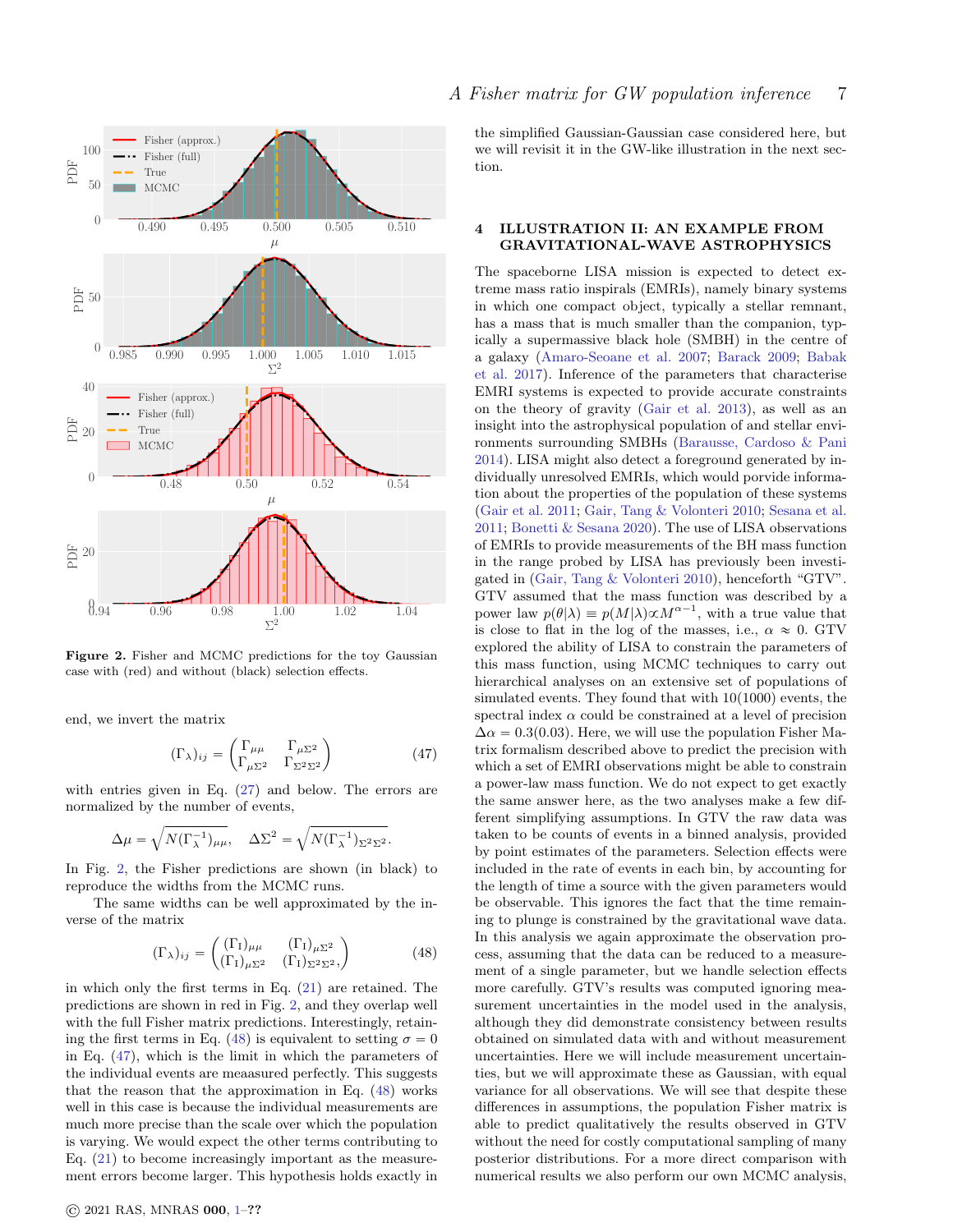under identical assumptions to those used to compute the population Fisher matrix, and find even better agreement. All the results in this section can be reproduced with the codes made available with this publication.

We draw  $N = 100$  masses from a power law distribution,

<span id="page-7-1"></span>
$$
p(M|\alpha) = \frac{\alpha}{M_{\text{max}}^{\alpha} - M_{\text{min}}^{\alpha}} M^{\alpha - 1},
$$
 (49)

with maximal and minimal observable masses  $M_{\text{min}}$  =  $10^4 M_{\odot}$  and  $M_{\text{max}} = 10^7 M_{\odot}$  and a true value for the spectral index that is exactly flat in the log of the masses,  $\alpha = 0$ . The observed data is assumed to be a point estimate of the log of the mass, which is equal to the true value plus a normally-distributed uncertainty that has a variance  $\sigma = 0.1$ . An arbitrary hard cutoff  $d_{th}$  corresponding to masses  $M \sim 5 \times 10^5 M_{\odot}$  is imposed, and only events with observed values above this threshold are included in the analysis. This introduces a large selection effect, and leads to only  $N_{\text{det}} = 39$  of the original 100 sources being observed. The true (underlying) and observed populations of events are represented in the top panel of Fig[.3.](#page-8-0)

The Fisher-matrix prediction can again be obtained from Eq. [\(21\)](#page-3-1), this time with  $\theta = M$  and  $\lambda = \alpha$ . For sufficiently simple models, the integrals are analytically tractable. With the power-law distribution considered here, and in the presence of selection effects, this is already not possible. Because of this, we obtain the Fisher prediction in a semi-analytical fashion by solving the integrals with Monte-Carlo methods, i.e., by generating a sufficiently large set of  $N_s$  samples,  $\{M_i\}$ , from a distribution  $p(M|\alpha)$ , we can approximate the integral of an arbitrary function  $X(M)$  via

$$
\int X(M)p(M|\alpha)dM \approx \frac{1}{N_{\rm s}}\sum_{i} X(M_i). \tag{50}
$$

In this case we can draw samples from the distribution [\(49\)](#page-7-1) directly using the method of inversion. The various terms entering the arguments of Eq.  $(21) - D_i$ ,  $D_{ij}$ ,  $P_i$  and  $H_{ij}$ — can be computed analytically. A Mathematica notebook that solves for the arguments of the Fisher-matrix integrals can be found in the accompanying codes. Following this procedure, we find that the Fisher matrix predicts an error  $\Delta \alpha =$ a  $(N_{\text{det}}\Gamma_\alpha)^{-1} \approx 0.19$ . When rescaled to 10 ob-For  $\Delta \alpha = \sqrt{(N_{\text{det}} \Gamma_{\alpha})^{-1}} \approx 0.19$ . When rescaled to 10 observations by multiplying by  $\sqrt{39/10}$ , the inferred error is  $\Delta \alpha \approx 0.37$ , which is in good agreement with what was obtained in GTV, despite the differences in the assumptions used in each case.

As in the Gaussian-Gaussian example, we find that the dominant contribution comes from the first term of the Fisher matrix,  $\Gamma_I$ . Once again, this behaviour appears to be driven by the assumed precision of measurement on the individual events. If the noise in the individual measurements,  $\sigma$ , is increased, the other terms make a larger contribution, although always a sub-dominant contribution for the range of values we have tried. This fact suggests that, when individual events are expected to be characterised with a precision better than the typical lengthscale over which the population prior varies, keeping only the first term in the sum will provide a good estimate for the expected precision of population inference, regardless of the population model chosen. This observation could help to reduce the complexity of using our formalism.

We validate the Fisher predictions with an MCMC anal-

ysis for the same data set. The MCMC setup is similar to the one used in the first illustrative example. The likelihood is modified, and the selection function is no longer known analytically, but is approximated by a Monte Carlo known analytically, but is approximated by a molte carlo<br>integral,  $p_{\text{det}}(\alpha) = (1/N_s) \sum \text{erfc}[(d_{\text{th}} - M_i)/\sqrt{2\sigma^2}]/2$ , with  $\{M_i\}$  drawn from the power law distribution  $p(M|\alpha)$ . The posterior, KDE and  $2\sigma$  percentile for the estimate of  $\alpha$  are shown in the bottom panel of Fig.[\(3\)](#page-8-0). These are compared with the Fisher predictions above, and once again show very good agreement. We have also repeated the calculation in the absence of selection effects,  $\mathbf{d}_{\text{th}} \rightarrow -\infty$ , and find a similar level of agreement between the Fisher predictions and the MCMC analysis. In this case, the first (dominant) term of the Fisher matrix can be integrated to get the following estimate of precision

<span id="page-7-2"></span>
$$
\Gamma_{\alpha} \approx N_{\text{tot}} \left( \frac{1}{\alpha^2} - \frac{M_{\text{max}}^{\alpha} M_{\text{min}}^{\alpha} (\ln M_{\text{max}} - \ln M_{\text{min}})^2}{(M_{\text{max}}^{\alpha} - M_{\text{min}}^{\alpha})^2} \right). \tag{51}
$$

The relative ease in obtaining and evaluating the above expression and the fact that it leads to results that are consistent with independent MCMC analyses showcase how useful our Fisher formalism could be in forecast studies for future detectors, which could nicely complement the source parameter precision estimated with state-of-the-art Fisher codes [\(Borhanian](#page-9-22) [2021;](#page-9-22) [Harms et al.](#page-9-23) [2022\)](#page-9-23).

We expect that the accuracy of the population Fisher matrix prediction should improve as the number of observations included in the analysis,  $N_{\text{tot}}$ , increases. We assess this by comparing the result of MCMC analyses of data sets with increasing numbers of observations to the population Fisher matrix. We do this first for the case without selection effects, so that we can make use of the analytical prediction given above. These results are shown in Fig. [4](#page-8-1) as  $N_{\text{tot}}$  is varied from 2 to 30 events. For each  $N_{\text{tot}}$ , we repeat the MCMC analysis several times to allow us to estimate the variance in the posterior width between different runs. This variance is larger when there are fewer events, as expected, and so more MCMC analyses were performed for lower  $N_{\text{tot}}$ 's to ensure the variance was accurately characterised. We find that for  $N_{\text{tot}} \gtrsim 10$  the (simplified) Fisher widths agree well with numerical simulations. For  $N_{\text{tot}} < 10$ , the differences are progressively more pronounced, but the variance in the MCMC widths also increases, and the Fisher matrix prediction is usually within the range spanned by the MCMC runs. The agreement becomes worse for very small numbers of observations, consistent with the expectation that this is an approximation valid in the limit of large  $N_{\text{tot}}$ . Finally, we check whether a similar level of agreement is seen in the case when the observations are subject to selection effects. For this, we obtain the population Fisher matrix prediction (dashed orange line) by rescaling the  $\Delta \alpha$  prediction in Fig. [3](#page-8-0) by a factor  $N_{\text{det}}^{-1/2}$ . These results are also shown in Fig. [3.](#page-8-0) We see a similar trend  $-$  the population Fisher matrix is very accurate for  $N_{\text{tot}} > 10$ , but the accuracy diminishes for very small numbers of observations, as expected.

#### <span id="page-7-0"></span>5 CONCLUSIONS

The Fisher information matrix is a valuable tool for estimating the precision attainable in parameter inference, especially in contexts where the cost of doing full posterior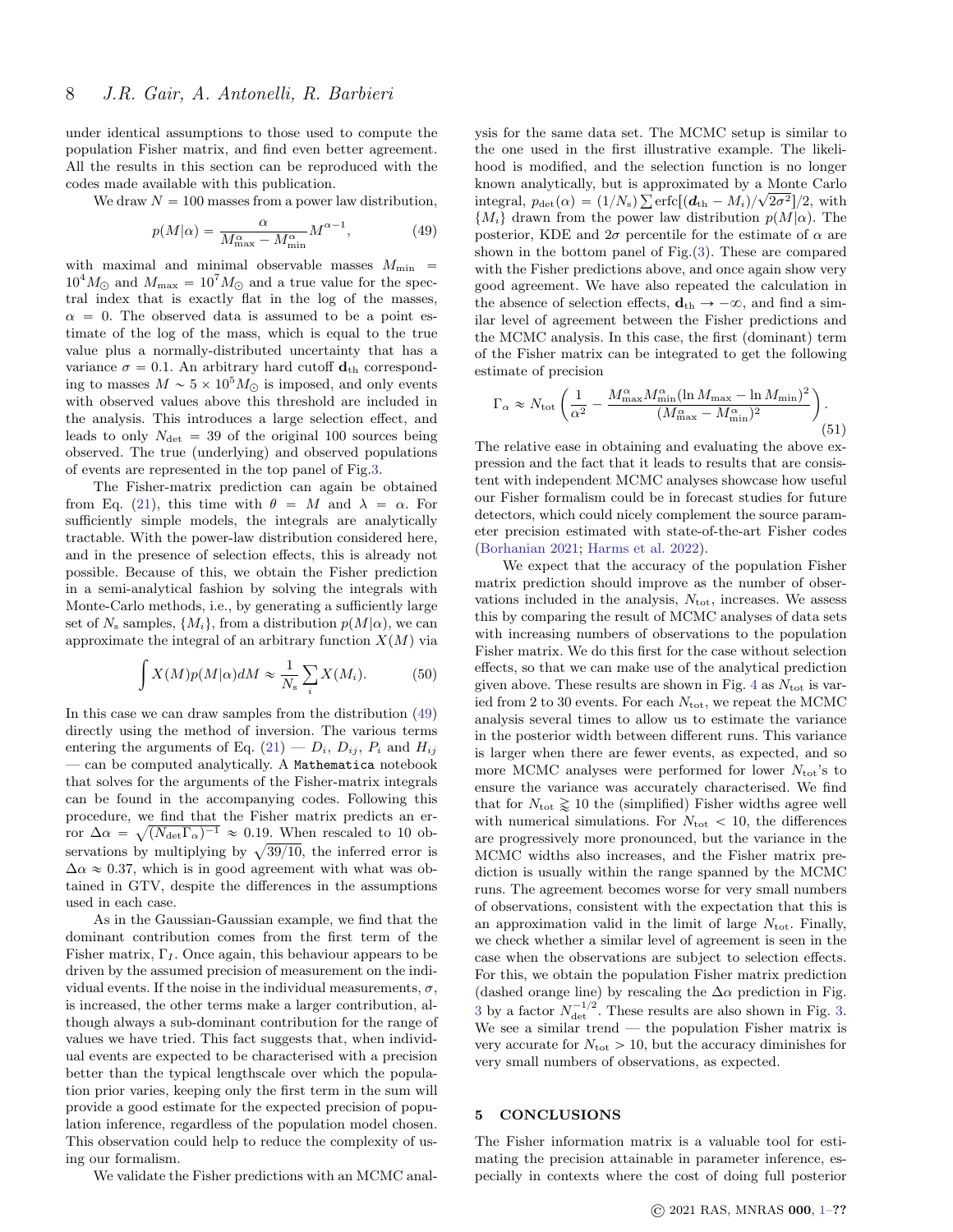<span id="page-8-0"></span>

Figure 3. Top panel: distribution of masses for the underlying true population of Sec. [4](#page-6-0) (red) and for the observed population (dark gray). The true population is composed of  $N = 100$  events drawn from a power-law model that is flat in the logarithm of the masses. The threshold has been arbitrarily set at  $\sim 5 \times 10^5 M_{\odot}$ , leading to 39 events actually being observed. Bottom panel: MCMC posterior distribution for the spectral index describing the mass distribution. The histogram and KDE are compared against the Fisher estimate obtained as described in the text, demonstrating very good agreement between the two.

<span id="page-8-1"></span>

Figure 4. Fisher predictions for the width of the spectral index  $\alpha$  as a function of the number of observed events N, compared to the range of measured uncertainties obtained over a set of MCMC runs (red and black points with error bars). The Fisher matrix prediction is approximated with Eq. [\(51\)](#page-7-2). The agreement between the Fisher matrix predictions and the MCMC results is very good, especially if the number of events is increased beyond  $N$   $\sim$   $10$ 

.

estimation via Bayesian sampling is highly expensive [\(Val](#page-9-8)[lisneri](#page-9-8) [2008\)](#page-9-8). The Fisher matrix has been widely used in GW analyses to make forecasts for the precision with which the source parameters describing individual GW signals can be estimated by current and future detectors. In this paper we have extended the Fisher matrix concept to the estimation of the parameters characterising the population from

© 2021 RAS, MNRAS 000, [1–](#page-0-0)??

which a set of observed sources is drawn. Our result was based on Eq. [\(1\)](#page-0-1), which is the most general definition for the population Fisher matrix. However, we have obtained a simpler to evaluate expression, Eq.  $(21)$ , which is valid when the signal-to-noise ratio of the individual events making up the population is high. We have tested this result both analytically and against numerical Monte-Carlo results for a reference Gaussian model (Sec. [3\)](#page-3-0) and for a more GW-like scenario (Sec. [4\)](#page-6-0), in which we are using GW events to estimate the slope of a power-law population. We find that Eq. [\(21\)](#page-3-1) is generally in very good agreement with the numerical results, for a sufficiently large number of observations. In this case sufficiently large was only  $O(10)$ . Results for the power-law population case can be compared to previous results in the literature [\(Gair, Tang & Volonteri](#page-9-10) [2010\)](#page-9-10), and are found to be in very good agreement. We conclude that we can reproduce the results of extensive sets of computationally expensive MCMC simulations much more cheaply, while also including a more careful treatment of selection effects. In addition, we have found that the first term in the sum that gives the population Fisher matrix,  $(\Gamma_I)_{ij}$  in Eq. [\(21\)](#page-3-1), is enough to reproduce well the precision attainable by the full Fisher matrix in both of the examples considered. This is most likely due to the fact that the noise-induced uncertainty in the parameter measurements of each individual event,  $\sigma$ , is much smaller than the scale on which the population model varies, and so measurement errors are essentially ignorable. This result could be useful to further reduce the computational cost of computing the population Fisher matrix in many contexts.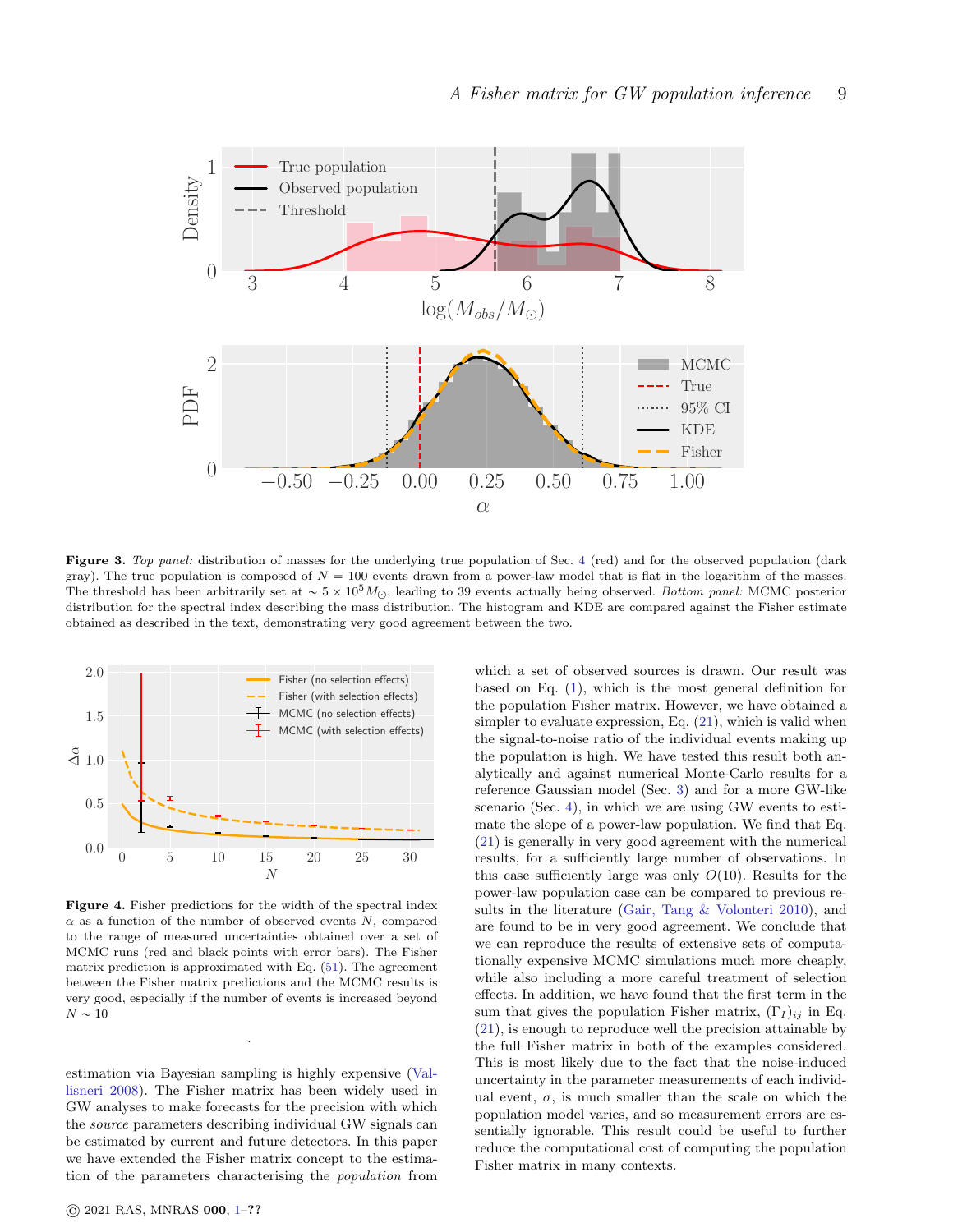The results presented in this paper represent the first attempt at describing population inference within a Fisher formalism for generic population models, and with a likelihood that takes into account selection effects in the way of [\(Mandel, Farr & Gair](#page-9-9) [2019\)](#page-9-9). The formalism herein developed can be used to obtain forecasts for the precision of population analyses with future ground-based and spaceborne detectors, which are expected to detect many thousands (or even millions) of signals. Obtain such population inference forecasts in specific contexts of relevance to current and future observations is one possible future direction for the present project. Finally, it would be interesting to generalize the results of [\(Cutler](#page-9-24) [& Vallisneri](#page-9-24) [2007\)](#page-9-24) and [\(Antonelli, Burke & Gair](#page-9-25) [2021\)](#page-9-25) to assess inference biases on population parameters from waveform modelling errors or confusion noise.

Data Availability Statement. The results in this paper use numpy [\(Harris et al.](#page-9-26) [2020\)](#page-9-26), matplotlib [\(Hunter](#page-9-27) [2007\)](#page-9-27), seaborn [\(Waskom](#page-9-28) [2021\)](#page-9-28), emcee [\(Foreman-Mackey et al.](#page-9-13) [2013\)](#page-9-13), arviz [\(Kumar et al.](#page-9-29) [2019\)](#page-9-29). The results can be fully reproduced with codes made publicly available at [https:](https://github.com/aantonelli94/PopFisher) [//github.com/aantonelli94/PopFisher](https://github.com/aantonelli94/PopFisher).

#### REFERENCES

- <span id="page-9-3"></span>Abbott B. P., et al., 2019, Phys. Rev. X, 9, 031040
- <span id="page-9-4"></span>Abbott R., et al., 2021a
- <span id="page-9-0"></span>Abbott R., et al., 2021b
- <span id="page-9-1"></span>Abbott R., et al., 2021c
- <span id="page-9-2"></span>Abbott R., et al., 2021d
- <span id="page-9-14"></span>Amaro-Seoane P., Gair J. R., Freitag M., Coleman Miller M., Mandel I., Cutler C. J., Babak S., 2007, Class. Quant. Grav., 24, R113
- <span id="page-9-7"></span>Amaro-Seoane P., et al., 2017
- <span id="page-9-25"></span>Antonelli A., Burke O., Gair J. R., 2021, Mon. Not. Roy. Astron. Soc., 507, 5069
- <span id="page-9-16"></span>Babak S. et al., 2017, Phys. Rev. D, 95, 103012
- <span id="page-9-15"></span>Barack L., 2009, Class. Quant. Grav., 26, 213001
- <span id="page-9-18"></span>Barausse E., Cardoso V., Pani P., 2014, Phys. Rev. D, 89, 104059
- <span id="page-9-21"></span>Bonetti M., Sesana A., 2020, Phys. Rev. D, 102, 103023
- <span id="page-9-22"></span>Borhanian S., 2021, Class. Quant. Grav., 38, 175014
- <span id="page-9-24"></span>Cutler C., Vallisneri M., 2007, Phys. Rev. D, 76, 104018
- <span id="page-9-13"></span>Foreman-Mackey D., Hogg D. W., Lang D., Goodman J., 2013, Publ. Astron. Soc. Pac., 125, 306
- <span id="page-9-19"></span>Gair J. R., Sesana A., Berti E., Volonteri M., 2011, Class. Quant. Grav., 28, 094018
- <span id="page-9-10"></span>Gair J. R., Tang C., Volonteri M., 2010, Phys. Rev. D, 81, 104014
- <span id="page-9-17"></span>Gair J. R., Vallisneri M., Larson S. L., Baker J. G., 2013, Living Rev. Rel., 16, 7
- <span id="page-9-23"></span>Harms J. et al., 2022
- <span id="page-9-26"></span>Harris C. R. et al., 2020, Nature, 585, 357
- <span id="page-9-27"></span>Hunter J. D., 2007, Computing in Science & Engineering, 9, 90
- <span id="page-9-29"></span>Kumar R., Carroll C., Hartikainen A., Martin O., 2019, Journal of Open Source Software, 4, 1143
- <span id="page-9-9"></span>Mandel I., Farr W. M., Gair J. R., 2019, Mon. Not. Roy. Astron. Soc., 486, 1086
- <span id="page-9-5"></span>Punturo M., et al., 2010, Class. Quant. Grav., 27, 194002

<span id="page-9-6"></span>Reitze D., et al., 2019, Bull. Am. Astron. Soc., 51, 035

<span id="page-9-20"></span>Sesana A., Gair J., Berti E., Volonteri M., 2011, Phys. Rev. D, 83, 044036

<span id="page-9-8"></span>Vallisneri M., 2008, Phys. Rev. D, 77, 042001

<span id="page-9-12"></span>Vitale S., Gerosa D., Farr W. M., Taylor S. R., 2020

<span id="page-9-28"></span>Waskom M. L., 2021, Journal of Open Source Software, 6, 3021

#### <span id="page-9-11"></span>1 Dealing with rates

The likelihood in Eq. [\(6\)](#page-1-5) assumes that the number of events that are detected conveys no information about the population. Relaxing this assumption the joint likelihood takes the alternative form for the control of the control of the control of the control of the control of the control of the control of the control of the control of the control of the control of the control of the control of the control of the cont

<span id="page-9-30"></span>
$$
p({\lbrace \mathbf{d}_i \rbrace} | \vec{\lambda}, R) \propto \left[ \prod_{i=1}^n p_{\text{full}}(\mathbf{d}_i | \vec{\lambda}) \right] R^n \exp[-R p_{\text{det}}(\vec{\lambda})], \quad (1)
$$

in which  $R$  is the rate of events occurring in the Universe over the total time data has been collected, and all other terms are as before. The derivation of this expression can be found in [\(Mandel, Farr & Gair](#page-9-9) [2019\)](#page-9-9). Imposing an (improper) scale-invariant prior on the total rate,  $p(R)\alpha 1/R$ , and marginalising over  $R$  we obtain the form of the joint likelihood used in Eq. [\(6\)](#page-1-5) and [\(8\)](#page-2-3).

We denote the rate-dependent terms by

$$
p_{\text{rate}}(n|R,\vec{\lambda}) \equiv R^n \exp[-Rp_{\text{det}}(\vec{\lambda})]. \tag{2}
$$

The contribution of these terms to the joint log-likelihood is

$$
\ln p_{\text{rate}}(n|R,\vec{\lambda}) = n \ln R - Rp_{\text{det}}(\vec{\lambda}), \tag{3}
$$

which is maximized when  $R = n/p_{\text{det}}(\vec{\lambda})$ . Expanding about this maximum-likelihood point we can write  $R = n/p_{\text{det}} + \delta R$ and obtain

$$
\ln p_{\text{rate}}(n|R,\vec{\lambda}) = n \ln n - n \ln p_{\text{det}}(\vec{\lambda}) + n \ln(1 + \delta R p_{\text{det}}/n)
$$

$$
- n - \delta R p_{\text{det}}
$$

$$
= (n \ln n - n) - n \ln p_{\text{det}}(\vec{\lambda}) - \frac{\delta R^2 p_{\text{det}}^2}{2n} + \cdots
$$
(4)

The second term here,  $-n \ln p_{\det}(\vec{\lambda})$ , is what is needed to change  $p_{\text{full}}(\mathbf{d}_i|\vec{\lambda})$  into  $p(\mathbf{d}_i|\vec{\lambda})$  in the product term in Eq. [\(1\)](#page-9-30), reducing that to the form analysed in the main body of the paper. We deduce that the asymptotic Fisher matrix for the joint estimation of R and  $\lambda$  is block diagonal

<span id="page-9-31"></span>
$$
\Gamma = \left(\begin{array}{cc} \Gamma_{\lambda} & 0\\ 0 & \Gamma_{R} \end{array}\right) \tag{5}
$$

with the shape parameter block,  $\Gamma_{\lambda}$ , as before and the rate precision given by the inverse of  $\Gamma_R = p_{\text{det}}^2/2n$ , where this result can be obtained directly from the coefficient of  $\delta R^2$ in equation [\(4\)](#page-9-31). We conclude that the precision with which the shape parameters can be determined does not depend on which particular form of the likelihood is being used. This makes sense since we know that the two forms are equivalent for a particular choice of rate prior, and we expect results to be asymptotically independent of the initial prior choice. We note also that the precision with which the rate of obwe note also that the precision with which the rate of ob-<br>served events,  $Rp_{\text{det}}$ , can be measured is  $\sqrt{n}$ , consistent with the expected uncertainty in the estimation of the rate of a Poisson process.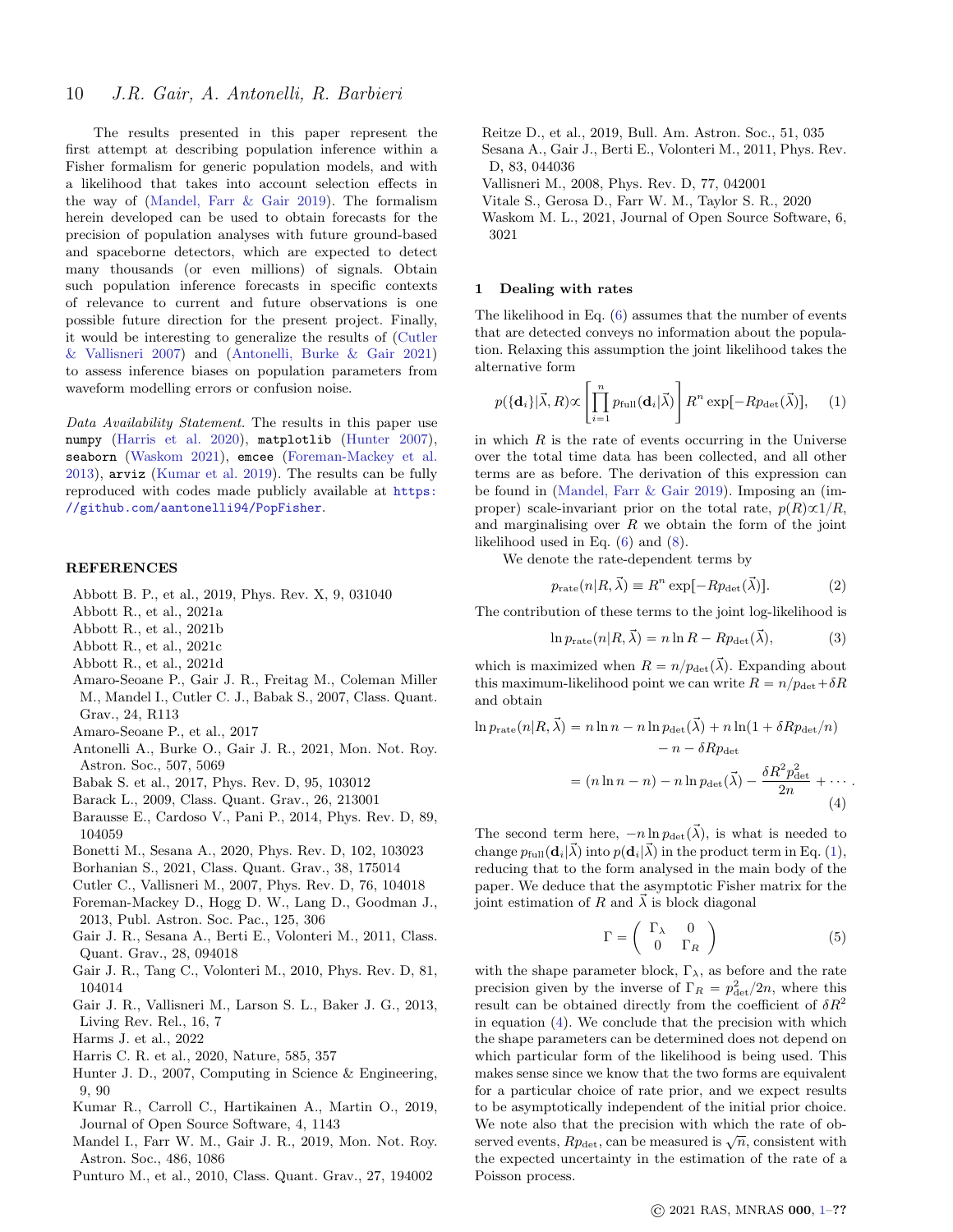To conclude this section, we note that in the above we have been assuming that the rate parameter  $R$  is an additional parameter of the model, separate to the parameters  $\lambda$  that characterise the shape of the population distribution. If instead both R and  $\lambda$  are functions of another set of population parameters,  $\vec{\mu}$ , we can use the linear signal approximation to change variables and obtain the usual result that the Fisher matrix for the  $\vec{\mu}$  parameters is

$$
(\Gamma_{\mu})_{cd} = (\Gamma_{\lambda})_{ab} \frac{\partial \lambda^{a}}{\partial \mu^{c}} \frac{\partial \lambda^{b}}{\partial \mu^{d}} + \Gamma_{R} \frac{\partial R}{\partial \mu^{c}} \frac{\partial R}{\partial \mu^{d}}.
$$
 (6)

In this case, the result is different to what would be obtained by transforming the Fisher matrix that ignores the rate, which would be the first term only. This reflects the fact that if R also depends on  $\vec{\mu}$ , the measurement of R provides additional information that can help to improve the estimation of the  $\vec{\mu}$  parameters.

#### <span id="page-10-0"></span>2 The asymptotic behaviour of the Fisher matrix

In this section we will rederive the expression for the Fisher matrix given in the main body of the paper by directly expanding the posterior distribution. In doing so we will derive the form and scaling of the leading corrections to the Fisher matrix approximation. We will proceed by computing the posterior mode, mean and variance in the limit  $n \gg 1$ . These are all random variables, since they depend on the particular realisation of the data that is being analysed, and so we can characterise them by their expectation value and variance. We will show how to compute the first two terms in a large-n expansion of both the mean and variance for all three posterior summary statistics, and give the result explicitly for the posterior mode. We write

$$
\hat{\mu}(n,\{\mathbf{d}_i\}, \vec{\lambda}) = -\frac{1}{n} \sum_{i=1}^n \ln p(\mathbf{d}_i|\vec{\lambda}). \tag{7}
$$

such that the posterior distribution is proportional to  $\exp[-n\hat{\mu}(n,\{\mathbf{d}_i\}, \vec{\lambda}) + \ln \pi(\vec{\lambda})]$ . We use  $\vec{\beta}(n, \{\mathbf{d}_i\}, \vec{\lambda}_t)$  to denote the solution to

$$
U_i + U_i^{\pi} + (V_{ij} + V_{ij}^{\pi})\beta^j = 0
$$
\n(8)

where

$$
U_i = \left(\frac{\partial \hat{\mu}}{\partial \lambda^i}\right)_{|\vec{\lambda}_t}, \qquad U_i^{\pi} = -\frac{1}{n} \left(\frac{\partial \ln \pi}{\partial \lambda^i}\right)_{|\vec{\lambda}_t}
$$

$$
V_{ij} = \left(\frac{\partial^2 \hat{\mu}}{\partial \lambda^i \partial \lambda^j}\right)_{|\vec{\lambda}_t}, \qquad V_{ij}^{\pi} = -\frac{1}{n} \left(\frac{\partial^2 \ln \pi}{\partial \lambda^i \partial \lambda^j}\right)_{|\vec{\lambda}_t}.
$$
(9)

The quantity  $\hat{\mu}$ , and its derivatives, are averages of a set of independent identically distributed (IID) random variables and so have predictable scalings. The expectation value is  $O(1)$ , covariances are  $O(1/n)$ , three and four point functions are  $O(1/n^2)$ , and so on. In this case  $\mathbb{E}[[\mathbb{U}]=0$ , as shown in Eq. [\(12\)](#page-2-0) in the main body of the paper. This facilitates obtaining a solution for  $\vec{\beta}$  perturbatively

$$
\vec{\beta} = \vec{\beta}_{\frac{1}{2}} + \vec{\beta}_{1} + \vec{\beta}_{\frac{3}{2}} + \cdots
$$
  
where  $\vec{\beta}_{\frac{1}{2}} = (\mathbb{E}[\mathbf{V}])^{-1}\mathbf{U}$   

$$
\vec{\beta}_{1} = (\mathbb{E}[\mathbf{V}])^{-1} \left[ (\mathbf{V} - \mathbb{E}[\mathbf{V}]) \vec{\beta}_{\frac{1}{2}} + \mathbf{U}^{\pi} \right]
$$

$$
\vec{\beta}_{\frac{3}{2}} = (\mathbb{E}[\mathbf{V}])^{-1} \left[ (\mathbf{V} - \mathbb{E}[\mathbf{V}]) \vec{\beta}_{1} + \mathbf{V}^{\pi} \vec{\beta}_{\frac{1}{2}} \right], \quad (10)
$$

in which  $\vec{\beta}_k \sim n^{-k}$ .

The  $\vec{\beta}_k$ 's are random variables, but we can compute their means " ı

$$
\mathbb{E}\left[\vec{\beta}_{\frac{1}{2}}\right] = 0
$$
\n
$$
\mathbb{E}\left[\beta_{\frac{1}{2}}^{i}\right] = \left(\mathbb{E}[\mathbf{V}]\right)_{ij}^{-1} \left[\left(\mathbb{E}[\mathbf{V}]\right)_{kl}^{-1} \Sigma_{jkl}^{VU} + \mathbf{U}_{j}^{\pi}\right]
$$
\n
$$
\mathbb{E}\left[\beta_{\frac{3}{2}}^{i}\right] = \left(\mathbb{E}[\mathbf{V}]\right)_{ij}^{-1} \left(\mathbb{E}[\mathbf{V}]\right)_{kl}^{-1} \left(\mathbb{E}[\mathbf{V}]\right)_{mn}^{-1} \Sigma_{jklmn}^{VVV}
$$
\n
$$
\Sigma_{ijk}^{VU} = \mathbb{E}\left[(V_{ij} - \mathbb{E}[V_{ij}])U_{k}\right]
$$
\n
$$
= \frac{1}{n} \int l_{,ij}(\mathbf{d})l_{,k}(\mathbf{d})p(\mathbf{d}|\vec{\lambda}_{t})d\mathbf{d}
$$
\n
$$
\Sigma_{ijklm}^{VVU} = \mathbb{E}\left[(V_{ij} - \mathbb{E}[V_{ij}])(V_{kl} - \mathbb{E}[V_{kl}])U_{m}\right]
$$
\n
$$
= \frac{1}{n^{2}} \int l_{,ij}(\mathbf{d})l_{,kl}(\mathbf{d})l_{,m}(\mathbf{d})p(\mathbf{d}|\vec{\lambda}_{t})d\mathbf{d}
$$
\n
$$
- \mathbb{E}[V_{ij}]\Sigma_{klm}^{VU} - \mathbb{E}[V_{kl}]\Sigma_{ijm}^{VU} \qquad (11)
$$

where we are using the notation  $l_{i}(\mathbf{d})$  to denote the derivative  $\partial \ln p(\mathbf{d}|\vec{\lambda})/\partial \lambda^i$  evaluated at  $\vec{\lambda} = \vec{\lambda}_t$ . Additional indices after the comma indicate further partial derivatives as usual. The fact that the first expectation value vanishes is why we have continued the expansion to three terms, allowing us to obtain the first two terms in an expansion of the mean.

We can also compute their covariances, using the usual notation  $cov(a^i, b^j) = \mathbb{E}[(a^i - \mathbb{E}[a^i])(b^j - \mathbb{E}[b^j])].$ 

cov(
$$
\beta_{\frac{1}{2}}^{i}, \beta_{\frac{1}{2}}^{j}
$$
) = ( $\mathbb{E}[V]\right)_{in}^{-1} \mathbb{E}[V]\right)_{ij}^{-1} \Sigma_{kl}^{UU}$   
\n
$$
cov(\beta_{\frac{1}{2}}^{i}, \beta_{1}^{j}) = (\mathbb{E}[V]\right)_{in}^{-1} (\mathbb{E}[V]\right)_{jk}^{-1} (\mathbb{E}[V]\right)_{in}^{-1} \Sigma_{klmn}^{VUU}
$$
\n
$$
cov(\beta_{1}^{i}, \beta_{1}^{j}) = (\mathbb{E}[V]\right)_{ik}^{-1} (\mathbb{E}[V]\right)_{in}^{-1} (\mathbb{E}[V]\right)_{ij}^{-1} (\mathbb{E}[V]\right)_{qr}^{-1} \Sigma_{klpqmr}^{VUU}
$$
\n
$$
- (\mathbb{E}[V]\right)_{ik}^{-1} (\mathbb{E}[V]\right)_{in}^{-1} \Sigma_{klm}^{VU} \Sigma_{pqr}^{VU}
$$
\n
$$
cov(\beta_{\frac{3}{2}}^{i}, \beta_{\frac{1}{2}}^{j}) = (\mathbb{E}[V]\right)_{ik}^{-1} (\mathbb{E}[V]\right)_{jq}^{-1} (\mathbb{E}[V]\right)_{ln}^{-1}
$$
\n
$$
\times \left[ (\mathbb{E}[V]\right)_{np}^{-1} \Sigma_{klmppq}^{VUU} + U_{np}^{\pi} \Sigma_{klq}^{VUU} + V_{kl}^{\pi} \Sigma_{klmq}^{VUU} \right]
$$
\n
$$
= \frac{1}{n} \int l_{,i}(\mathbf{d})l_{,j}(\mathbf{d}) p(\mathbf{d}|\vec{\lambda}_{t}) d\mathbf{d}
$$
\n
$$
\Sigma_{ijklmn}^{VUU} = \mathbb{E}[(V_{ij} - \mathbb{E}[V_{ij}])U_{k}U_{l}]
$$
\n
$$
= \frac{1}{n^{2}} \int l_{,ij}(\mathbf{d})l_{,kl}(\mathbf{d}) p(\mathbf{d}|\vec{\lambda}_{t}) d\mathbf{d}
$$
\n
$$
- \mathbb{E}[V_{ij}]\Sigma_{kl}^{UU}
$$
\n
$$
\Sigma_{ijklmn}^{VUU} = \mathbb{E}[(V_{ij} - \mathbb{E}[V_{ij}])(V_{kl} - \mathbb{E}[V_{kl}])U_{m}U_{
$$

© 2021 RAS, MNRAS 000, [1–](#page-0-0)??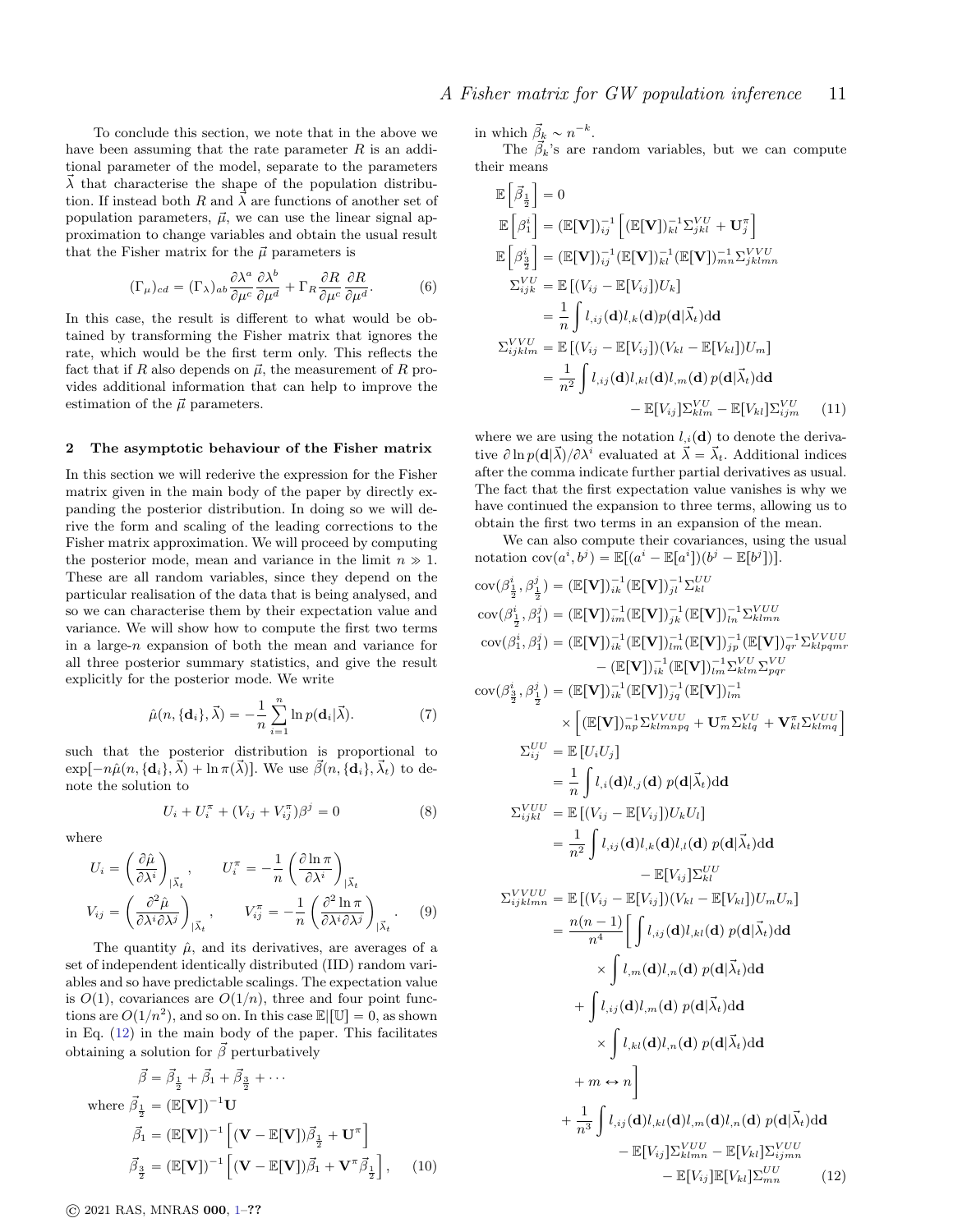All four of these terms are needed to obtain the first two terms in the covariance of  $\vec{\beta}$ . We need only retain terms of  $O(1/n^2)$  in the final expression, which means the last term in  $\Sigma_{ijklmn}^{VVUU}$  can be ignored and  $n(n-1)/n^4$  replaced by  $n^{-2}$ . The final result, keeping the first two orders is

$$
\text{cov}\left(\beta^{i}, \beta^{j}\right) = \text{cov}\left(\beta^{i}_{\frac{1}{2}}, \beta^{j}_{\frac{1}{2}}\right) + \text{cov}\left(\beta^{i}_{\frac{1}{2}}, \beta^{j}_{1}\right) + \text{cov}\left(\beta^{j}_{\frac{1}{2}}, \beta^{i}_{1}\right) + \text{cov}\left(\beta^{i}_{1}, \beta^{j}_{1}\right) + \text{cov}\left(\beta^{i}_{\frac{3}{2}}, \beta^{j}_{\frac{1}{2}}\right) + \text{cov}\left(\beta^{i}_{\frac{3}{2}}, \beta^{i}_{\frac{1}{2}}\right)
$$
(13)

The posterior mode is at  $\vec{\lambda} = \vec{\lambda}_t + \vec{\beta} + \vec{\delta}$ . The random variable  $\vec{\delta}$  obeys the equation

$$
0 = \delta^{j} V_{ij} + \frac{1}{2} (\beta^{j} + \delta^{j}) (\beta^{k} + \delta^{k}) W_{ijk} + V_{ij}^{\pi} \delta^{j}
$$

$$
+ \frac{1}{2} (\beta^{j} + \delta^{j}) (\beta^{k} + \delta^{k}) W_{ijk}^{\pi}
$$

$$
W_{ijk} = \left( \frac{\partial^{3} \hat{\mu}}{\partial \lambda^{i} \partial \lambda^{j} \partial \lambda^{k}} \right)_{|\vec{\lambda}_{t}}
$$

$$
W_{ijk}^{\pi} = -\frac{1}{n} \left( \frac{\partial^{3} \ln \pi}{\partial \lambda^{i} \partial \lambda^{j} \partial \lambda^{k}} \right)_{|\vec{\lambda}_{t}}.
$$
(14)

We can find a perturbative solution as we did for  $\vec{\beta}$ 

$$
\vec{\delta} = \vec{\delta}_1 + \vec{\delta}_{\frac{3}{2}} + \cdots
$$
  
\nwhere  $\delta_1^i = \frac{1}{2} (\mathbb{E}[\mathbf{V}])_{ij}^{-1} \mathbb{E}[W_{jkl}]\beta_{\frac{1}{2}}^k \beta_{\frac{1}{2}}^l$   
\n $\delta_{\frac{3}{2}}^i = (\mathbb{E}[\mathbf{V}])_{ij}^{-1} \left[\beta_{\frac{1}{2}}^k \beta_1^l \mathbb{E}[W_{jkl}] + \beta_{\frac{1}{2}}^k \delta_1^l \mathbb{E}[W_{jkl}] + (V_{jk} - \mathbb{E}[V_{jk}])\delta_1^k + \frac{1}{2}(W_{jkl} - \mathbb{E}[W_{jkl}])\beta_{\frac{1}{2}}^k \beta_{\frac{1}{2}}^l \right]$  (15)

The means and relevant covariances are

$$
\mathbb{E}\left[\delta_{1}^{i}\right] = \frac{1}{2} \left(\mathbb{E}[\mathbf{V}]\right)_{ij}^{-1} \mathbb{E}[W_{jkl}] \operatorname{cov}\left(\beta_{\frac{1}{2}}^{k}, \beta_{\frac{1}{2}}^{l}\right) \n\mathbb{E}\left[\delta_{\frac{3}{2}}^{i}\right] = \left(\mathbb{E}[\mathbf{V}]\right)_{ij}^{-1} \left[\mathbb{E}[W_{jkl}] \operatorname{cov}\left(\beta_{\frac{1}{2}}^{k}, \beta_{1}^{l}\right) \n+ \mathbb{E}[W_{jkl}] \operatorname{cov}\left(\beta_{\frac{1}{2}}^{k}, \delta_{1}^{l}\right) \n+ \frac{1}{2} \left(\mathbb{E}[\mathbf{V}]\right)_{kn}^{-1} \mathbb{E}[W_{npq}] \left(\mathbb{E}[\mathbf{V}]\right)_{pl}^{-1} \left(\mathbb{E}[\mathbf{V}]\right)_{qm}^{-1} \Sigma_{jklm}^{VUU} \n+ \frac{1}{2} \left(\mathbb{E}[\mathbf{V}]\right)_{kn}^{-1} \left(\mathbb{E}[\mathbf{V}]\right)_{ln}^{-1} \Sigma_{jklmn}^{WUU} \n+ \frac{1}{2} \left(\mathbb{E}[\mathbf{V}]\right)_{ik}^{-1} \left(\mathbb{E}[\mathbf{V}]\right)_{nl}^{-1} \left(\mathbb{E}[\mathbf{V}]\right)_{nl}^{-1} \sum_{jklmn}^{WUU} \n- \mathbb{E}[\delta_{1}^{i}]\mathbb{E}[\delta_{1}^{i}] \n\operatorname{cov}\left(\delta_{1}^{i}, \beta_{\frac{1}{2}}^{i}\right) = \frac{1}{2} \left(\mathbb{E}[\mathbf{V}]\right)_{ik}^{-1} \left(\mathbb{E}[\mathbf{V}]\right)_{lp}^{-1} \left(\mathbb{E}[\mathbf{V}]\right)_{lq}^{-1} \left(\mathbb{E}[\mathbf{V}]\right)_{nl}^{-1} \n\operatorname{cov}\left(\delta_{1}^{i}, \beta_{\frac{1}{2}}^{i}\right) = \frac{1}{2} \left(\mathbb{E}[\mathbf{V}]\right)_{ik}^{-1} \left(\mathbb{E}[\mathbf{V}]\right)_{il}^{-1} \left(\mathbb{E
$$

$$
\text{cov}\left(\delta_{\frac{3}{2}}^{i}, \beta_{\frac{1}{2}}^{j}\right) = \left(\mathbb{E}[\mathbf{V}]\right)_{ik}^{-1} \left(\mathbb{E}[\mathbf{V}]\right)_{jp}^{-1} \left[\mathbb{E}[W_{klm}]\left(\mathbb{E}[\mathbf{V}]\right)_{lq}^{-1} \right]
$$

$$
\left(\left(\mathbb{E}[\mathbf{V}]\right)_{mx}^{-1} \left(\mathbb{E}[\mathbf{V}]\right)_{yz}^{-1} \Sigma_{xyzpq}^{VUUU} + U_x^{\pi} \Sigma_{pq}^{UU} \right)
$$

$$
+ \frac{1}{2} \mathbb{E}[W_{klm}]\mathbb{E}[W_{xyz}]\left(\mathbb{E}[\mathbf{V}]\right)_{lq}^{-1} \left(\mathbb{E}[\mathbf{V}]\right)_{mx}^{-1}
$$

$$
\left(\mathbb{E}[\mathbf{V}]\right)_{yu}^{-1} \left(\mathbb{E}[\mathbf{V}]\right)_{zx}^{-1} \Sigma_{pquv}^{UUUU}
$$

$$
+ \frac{1}{2} \left(\mathbb{E}[\mathbf{V}]\right)_{lq}^{-1} \left(\mathbb{E}[\mathbf{V}]\right)_{xr}^{-1} \left(\mathbb{E}[\mathbf{V}]\right)_{ys}^{-1}
$$

$$
\mathbb{E}[W_{qxy}]\Sigma_{klrsp}^{VUUU}
$$

$$
+ \frac{1}{2} \left(\mathbb{E}[\mathbf{V}]\right)_{ln}^{-1} \left(\mathbb{E}[\mathbf{V}]\right)_{mq}^{-1} \Sigma_{klmnpq}^{WUUU} \right] \qquad (16)
$$

where

$$
\Sigma_{ijklm}^{WUU} = \mathbb{E}[(W_{ijk} - \mathbb{E}[W_{ijk}])U_lU_m]
$$
  
\n
$$
= \frac{1}{n^2} \int l_{,ijk}(\mathbf{d})l_{,l}(\mathbf{d})l_{,m}(\mathbf{d}) p(\mathbf{d}|\vec{\lambda}_t) d\mathbf{d}
$$
  
\n
$$
- \mathbb{E}[W_{ijk}] \Sigma_{im}^{UU}
$$
  
\n
$$
\Sigma_{ijk}^{UUU} = \mathbb{E}[U_iU_jU_k]
$$
  
\n
$$
= \frac{1}{n^2} \int l_{,i}(\mathbf{d})l_{,j}(\mathbf{d})p(\mathbf{d}|\vec{\lambda}_t) d\mathbf{d}
$$
  
\n
$$
\Sigma_{ijkl}^{UUU} = \mathbb{E}[U_iU_jU_kU_l]
$$
  
\n
$$
= \frac{n(n-1)}{n^4} \left[ \int l_{,i}(\mathbf{d})l_{,j}(\mathbf{d}) p(\mathbf{d}|\vec{\lambda}_t) d\mathbf{d} \times \int l_{,k}(\mathbf{d})l_{,l}(\mathbf{d}) p(\mathbf{d}|\vec{\lambda}_t) d\mathbf{d} \times \int l_{,k}(\mathbf{d})l_{,j}(\mathbf{d})l_{,k}(\mathbf{d})l_{,l}(\mathbf{d}) p(\mathbf{d}|\vec{\lambda}_t) d\mathbf{d} \times \int l_{,k}(\mathbf{d})l_{,j}(\mathbf{d})l_{,k}(\mathbf{d})p(\mathbf{d}|\vec{\lambda}_t) d\mathbf{d} \times \int l_{,l}(\mathbf{d})l_{,j}(\mathbf{d})l_{,k}(\mathbf{d}) p(\mathbf{d}|\vec{\lambda}_t) d\mathbf{d} \times \int l_{,l}(\mathbf{d})l_{,m}(\mathbf{d}) p(\mathbf{d}|\vec{\lambda}_t) d\mathbf{d} \times \int l_{,l}(\mathbf{d})l_{,m}(\mathbf{d}) p(\mathbf{d}|\vec{\lambda}_t) d\mathbf{d} \times \int l_{,l}(\mathbf{d})l_{,m}(\mathbf{d}) p(\mathbf{d}|\vec{\lambda}_t) d\mathbf{d} \times \int l_{,l}(\mathbf{d})l_{,k}(\mathbf{d})l_{,l}(\mathbf{
$$

From these we can construct the leading order covariances  
\n
$$
cov\left(\beta^i, \delta^j\right) = cov\left(\beta^i_{\frac{1}{2}}, \delta^j_{1}\right) + cov\left(\beta^i_{1}, \delta^j_{1}\right) + cov\left(\beta^i_{\frac{1}{2}}, \delta^j_{\frac{3}{2}}\right)
$$
\n
$$
cov\left(\delta^i, \delta^j\right) = cov\left(\delta^i_{1}, \delta^j_{1}\right). \tag{18}
$$

Putting these together we can obtain the mean and covariance of the posterior mode,  $\hat{\lambda}^i - \lambda_t^i = \beta^i + \delta^i$ , expressed as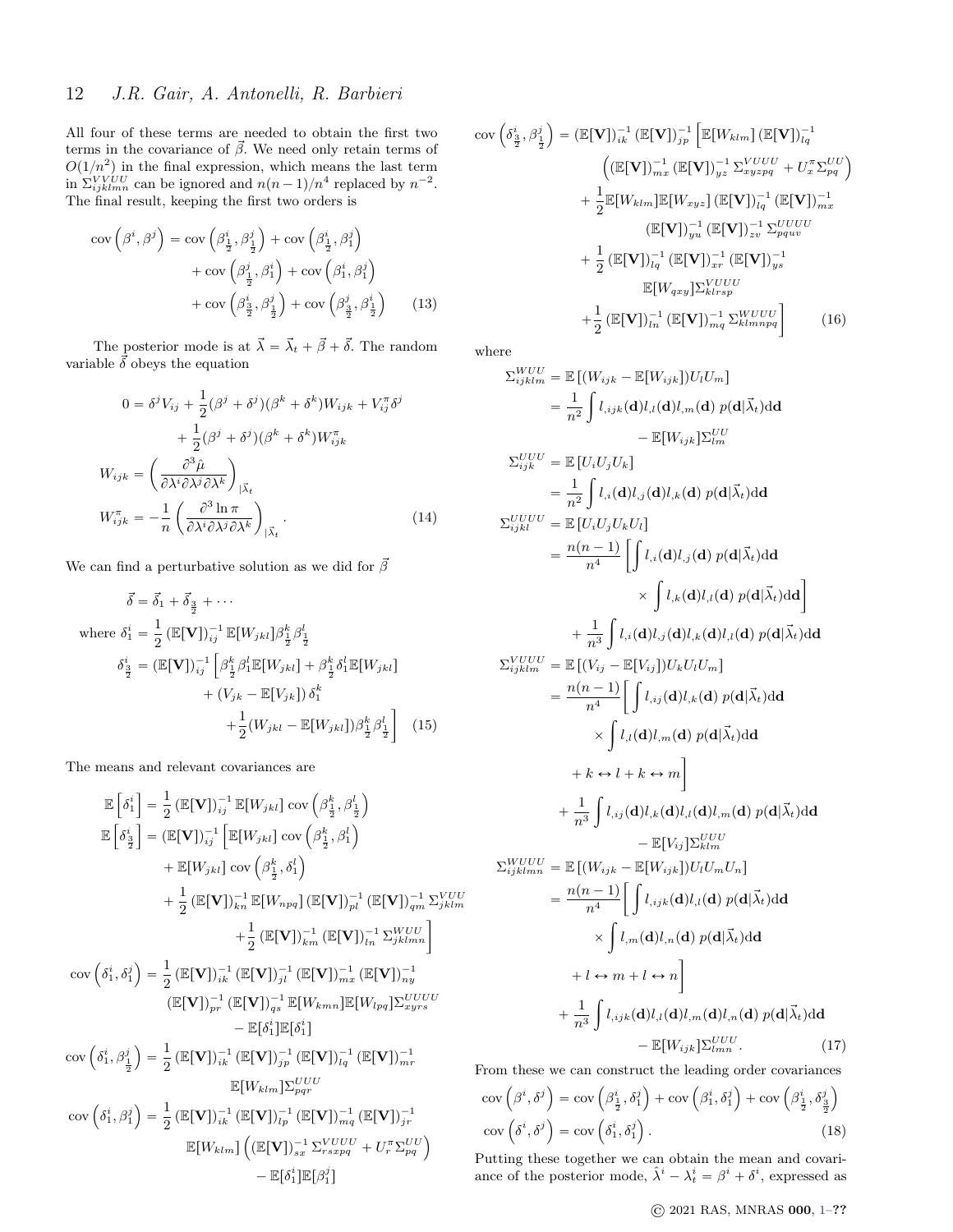a deviation from the true population parameters.

$$
\mathbb{E}[\hat{\lambda}^i - \lambda_t^i] = \mathbb{E}[\beta^i] + \mathbb{E}[\delta^i]
$$
  
\n
$$
\text{cov}(\hat{\lambda}^i - \lambda_t^i, \hat{\lambda}^j - \lambda_t^j) = \text{cov}(\beta^i, \beta^j) + \text{cov}(\delta^i, \delta^j)
$$
  
\n
$$
+ \text{cov}(\beta^i, \delta^j) + \text{cov}(\beta^j, \delta^i).
$$
\n(19)

We now turn our attention to the posterior mean and variance. These are averages over the posterior. The definition of  $\vec{\beta}$  was motivated to ensure the leading terms of the logposterior can be written as a quadratic in  $\vec{\lambda} - \vec{\beta} - \vec{\lambda}_t$ . Denoting  $\vec{B} = \vec{\lambda}_t + \vec{\beta}$ , averages of a function  $f(\vec{\lambda})$  over the posterior then take the form

$$
\langle f \rangle = \frac{\int f(\vec{\lambda})g(\vec{\lambda})\exp\left[-\frac{n}{2}(\lambda^{i}-B^{i})(V_{ij}+V_{ij}^{\pi})(\lambda^{j}-B^{j})\right]\mathrm{d}\vec{\lambda}}{\int g(\vec{\lambda})\exp\left[-\frac{n}{2}(\lambda^{i}-B^{i})(V_{ij}+V_{ij}^{\pi})(\lambda^{j}-B^{j})\right]\mathrm{d}\vec{\lambda}}
$$

$$
\ln g(\vec{\lambda}) = -\frac{n}{6}W_{ijk}(\lambda^{i}-\lambda_{i}^{i})(\lambda^{j}-\lambda_{i}^{j})(\lambda^{k}-\lambda_{k}^{k})
$$

$$
-\frac{n}{24}X_{ijkl}(\lambda^{i}-\lambda_{i}^{i})(\lambda^{j}-\lambda_{i}^{j})(\lambda^{k}-\lambda_{k}^{k})(\lambda^{l}-\lambda_{k}^{l})
$$

$$
X_{ijkl} = \left(\frac{\partial^{4}\hat{\mu}}{\partial\lambda^{i}\partial\lambda^{j}\partial\lambda^{k}\partial\lambda^{l}}\right)_{|\vec{\lambda}_{t}}
$$
(20)

There are further corrections in  $g(\vec{\lambda})$  from higher derivates in the expansion, and from the prior terms,  $W_{ijk}^{\pi}$ ,  $X_{ijkl}^{\pi}$  etc. However, the contributions from the included terms can be seen to be  $1/n$  down relative to the leading terms in the integral, and these other corrections are at least  $1/n^{\frac{3}{2}}$  down from leading and are hence sub-dominant.

Integrals of these form are standard and we will make use of the following results

$$
I_0(\Gamma) = \int \exp\left[-\frac{1}{2}\mathbf{x}^T\Gamma^{-1}\mathbf{x}\right] d\mathbf{x} = (2\pi)^{\frac{N}{2}}\sqrt{|\Gamma|} \quad (21)
$$
  
\n
$$
I_{ij}(\Gamma) = \int x_i x_j \exp\left[-\frac{1}{2}\mathbf{x}^T\Gamma^{-1}\mathbf{x}\right] d\mathbf{x}
$$
  
\n
$$
= (2\pi)^{\frac{N}{2}}\sqrt{|\Gamma|}\Gamma_{ij} \qquad (22)
$$
  
\n
$$
I_{ijkl}(\Gamma) = \int x_i x_j x_k x_l \exp\left[-\frac{1}{2}\mathbf{x}^T\Gamma^{-1}\mathbf{x}\right] d\mathbf{x}
$$
  
\n
$$
= (2\pi)^{\frac{N}{2}}\sqrt{|\Gamma|}(\Gamma_{ij}\Gamma_{kl} + \Gamma_{ik}\Gamma_{jl} + \Gamma_{il}\Gamma_{jk}) \quad (23)
$$
  
\n
$$
I_{ijklmn}(\Gamma) = \int x_i x_j x_k x_l x_m x_n \exp\left[-\frac{1}{2}\mathbf{x}^T\Gamma^{-1}\mathbf{x}\right] d\mathbf{x}
$$
  
\n
$$
= (2\pi)^{\frac{N}{2}}\sqrt{|\Gamma|}(\Gamma_{ij}\Gamma_{kl}\Gamma_{mn} + \Gamma_{ij}\Gamma_{km}\Gamma_{ln}
$$
  
\n
$$
+ \Gamma_{ij}\Gamma_{kn}\Gamma_{lm} + \Gamma_{ik}\Gamma_{jl}\Gamma_{mn} + \Gamma_{ik}\Gamma_{jm}\Gamma_{ln}
$$
  
\n
$$
+ \Gamma_{ik}\Gamma_{jn}\Gamma_{lm} + \Gamma_{il}\Gamma_{jk}\Gamma_{mn} + \Gamma_{il}\Gamma_{jm}\Gamma_{kn}
$$
  
\n
$$
+ \Gamma_{il}\Gamma_{jn}\Gamma_{km} + \Gamma_{im}\Gamma_{jk}\Gamma_{ln} + \Gamma_{im}\Gamma_{jl}\Gamma_{kn}
$$

where  $|\Gamma|$  denotes the determinant of  $\Gamma.$  We will also use the notation  $\tilde{I}_{ij}(\Gamma) \equiv I_{ij}(\Gamma)/I_0(\Gamma)$  and similarly for other terms. In this case, the covariance matrix  $\Gamma = (\mathbf{V} + \mathbf{V}^{\pi})^{-1}/n$ . Every additional factor of Γ therefore introduces an extra negative power of n. This allows us to identify the dominant terms. To evaluate the above expressions we need to be able to compute Γ, which can be done perturbatively by noting

$$
n\Gamma(\mathbb{E}[\mathbf{V}] + (\mathbf{V} - \mathbb{E}[\mathbf{V}]) + \mathbf{V}^{\pi}) = \mathbf{I}
$$
 (25)

 $+ \ \Gamma_{im} \Gamma_{jn} \Gamma_{kl} + \Gamma_{in} \Gamma_{jk} \Gamma_{lm} + \Gamma_{in} \Gamma_{jl} \Gamma_{km}$ 

 $+\Gamma_{in}\Gamma_{jm}\Gamma_{kl}$  (24)

from which

$$
\Gamma = \frac{1}{n} \left( \Gamma_0 + \Gamma_{\frac{1}{2}} + \Gamma_1 + \cdots \right)
$$
  
\n
$$
\Gamma_0 = (\mathbb{E}[\mathbf{V}])^{-1}
$$
  
\n
$$
\Gamma_{\frac{1}{2}} = -(\mathbb{E}[\mathbf{V}])^{-1} (\mathbf{V} - \mathbb{E}[\mathbf{V}])
$$
  
\n
$$
\Gamma_1 = -(\mathbb{E}[\mathbf{V}])^{-1} \left[ \Gamma_{\frac{1}{2}} (\mathbf{V} - \mathbb{E}[\mathbf{V}]) + \mathbf{V}^{\pi} \right].
$$
 (26)

To obtain the posterior mean, we first compute

$$
\langle g \rangle = \int g(\vec{\lambda}) \exp\left[-\frac{n}{2}(\lambda^{i} - B^{i})(V_{ij} + V_{ij}^{\pi})(\lambda^{j} - B^{j})\right] d\vec{\lambda}
$$
  
\n
$$
= I_{0}(\Gamma) - \frac{n}{6} W_{ijk} \left[\beta^{i} I_{jk}(\Gamma) + \beta^{j} I_{kl}(\Gamma) + \beta^{l} I_{ij}(\Gamma)\right]
$$
  
\n
$$
- \frac{n}{6} W_{ijk} \beta^{i} \beta^{j} \beta^{k} I_{0}(\Gamma) + \frac{n^{2}}{72} W_{ijk} W_{lmn} I_{ijklmn}(\Gamma)
$$
  
\n
$$
- \frac{n}{24} X_{ijkl} I_{ijkl}(\Gamma). \tag{27}
$$

Using similar notation to before we can write

$$
\langle g \rangle = I_0(\Gamma) \left( 1 + g_{\frac{1}{2}} + g_1 + \cdots \right)
$$
  
\n
$$
g_{\frac{1}{2}} = -\frac{1}{6} \mathbb{E}[W_{ijk}] \left( \beta_{\frac{1}{2}}^i (\Gamma_0)_{jk} + \beta_{\frac{1}{2}}^i (\Gamma_0)_{kl} + \beta_{\frac{1}{2}}^l (\Gamma_0)_{ij} \right)
$$
  
\n
$$
- \frac{n}{6} \mathbb{E}[W_{ijk}] \beta_{\frac{1}{2}}^i \beta_{\frac{1}{2}}^j \beta_{\frac{1}{2}}^k
$$
  
\n
$$
g_1 = -\frac{1}{6} (W_{ijk} - \mathbb{E}[W_{ijk}])
$$
  
\n
$$
\times \left( \beta_{\frac{1}{2}}^i (\Gamma_0)_{jk} + \beta_{\frac{1}{2}}^i (\Gamma_0)_{kl} + \beta_{\frac{1}{2}}^l (\Gamma_0)_{ij} \right)
$$
  
\n
$$
- \frac{1}{6} \mathbb{E}[W_{ijk}] \left( \beta_{\frac{1}{2}}^i (\Gamma_{\frac{1}{2}})_{jk} + \beta_{\frac{1}{2}}^j (\Gamma_{\frac{1}{2}})_{kl} + \beta_{\frac{1}{2}}^l (\Gamma_{\frac{1}{2}})_{ij}
$$
  
\n
$$
+ \beta_{1}^i (\Gamma_0)_{jk} + \beta_{1}^j (\Gamma_0)_{kl} + \beta_{1}^l (\Gamma_0)_{ij} \right)
$$
  
\n
$$
- \frac{n}{6} (W_{ijk} - \mathbb{E}[W_{ijk}]) \beta_{\frac{1}{2}}^i \beta_{\frac{1}{2}}^j \beta_{\frac{1}{2}}^k
$$
  
\n
$$
- \frac{n}{6} \mathbb{E}[W_{ijk}] \left( \beta_1^i \beta_{\frac{1}{2}}^i \beta_{\frac{1}{2}}^k + \beta_{\frac{1}{2}}^i \beta_1^j \beta_{\frac{1}{2}}^k + \beta_{\frac{1}{2}}^i \beta_{\frac{1}{2}}^j \beta_1^k \right)
$$
  
\n
$$
+ \frac{1}{72} \mathbb{E}[W_{ijk}] \mathbb{E}[W_{im1}] \frac{1}{n} \tilde{I}_{ijklmn}
$$

Now we compute the posterior mean, expressed as a distance from the true population parameters

$$
\bar{\lambda}^{i} - \lambda_{t}^{i} \equiv \langle (\lambda^{i} - \lambda_{t}^{i}) \rangle = \beta^{i} + \langle (\lambda^{i} - B^{i}) \rangle
$$
  
\n
$$
= \beta^{i} + \frac{1}{\langle g \rangle} \left[ -\frac{n}{6} W_{jkl} \left( I_{ijkl}(\Gamma) + 3\beta^{j} \beta^{k} I_{il}(\Gamma) \right) - \frac{n}{6} X_{jklm} \left( \beta^{j} I_{iklm}(\Gamma) + \beta^{j} \beta^{k} \beta^{l} I_{im}(\Gamma) \right) + \frac{n^{2}}{36} W_{jkl} W_{mnp} \left( 3\beta^{j} I_{iklmnp}(\Gamma) + 3\beta^{j} \beta^{k} \beta^{m} I_{ilnp}(\Gamma) + 3\beta^{j} \beta^{k} \beta^{m} I_{ilnp}(\Gamma) \right) + 3\beta^{j} \beta^{k} \beta^{l} B^{m} \beta^{n} I_{ip}(\Gamma) \right) ]. \tag{29}
$$

We note that the leading order correction in the bracketed term is  $1/n$ . To obtain the posterior mean to the same order as  $\beta$  we therefore only need to retain terms up to  $g_{\frac{1}{2}}$  in  $\langle g \rangle$ .